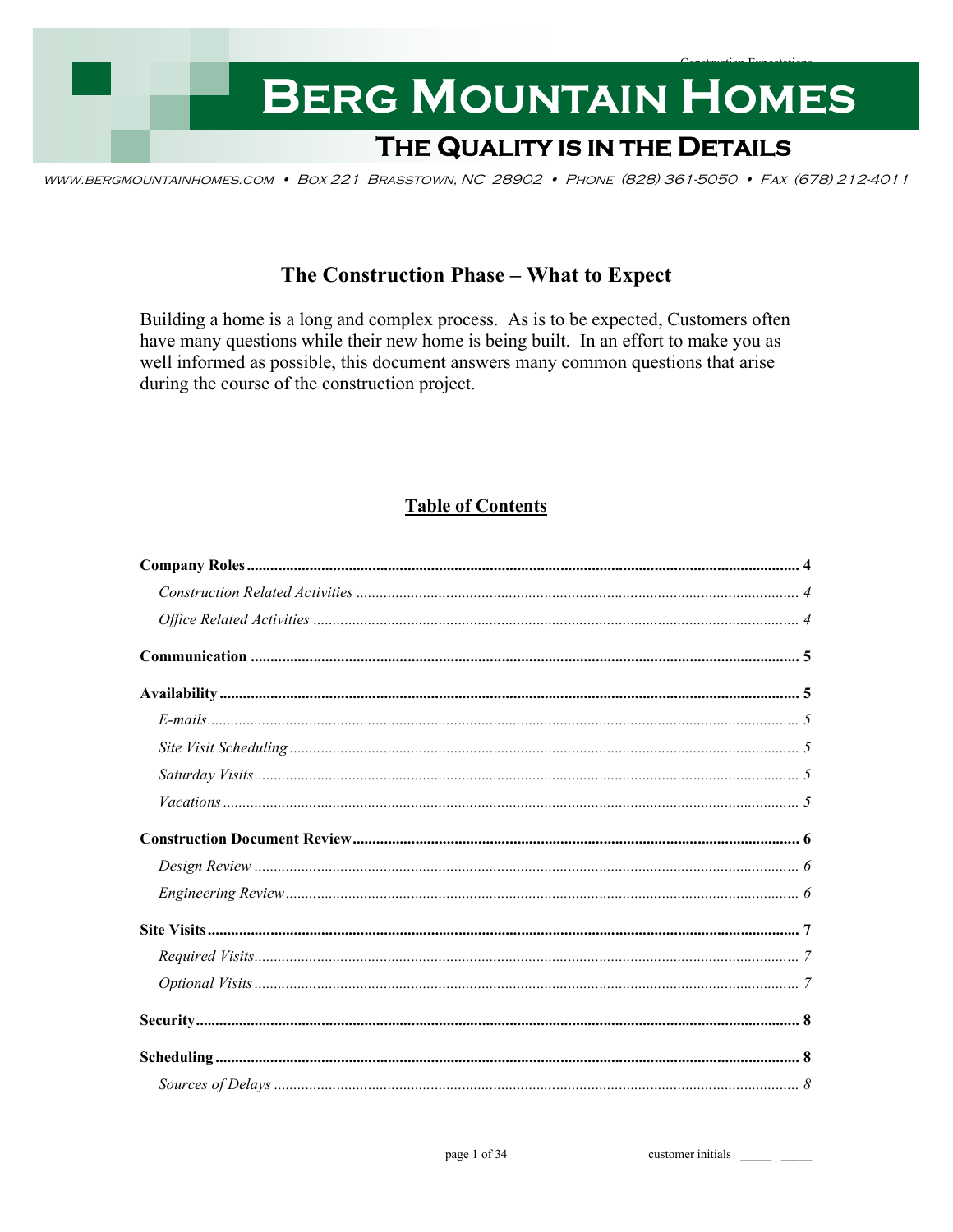customer initials \_\_\_\_\_\_\_ \_\_\_\_\_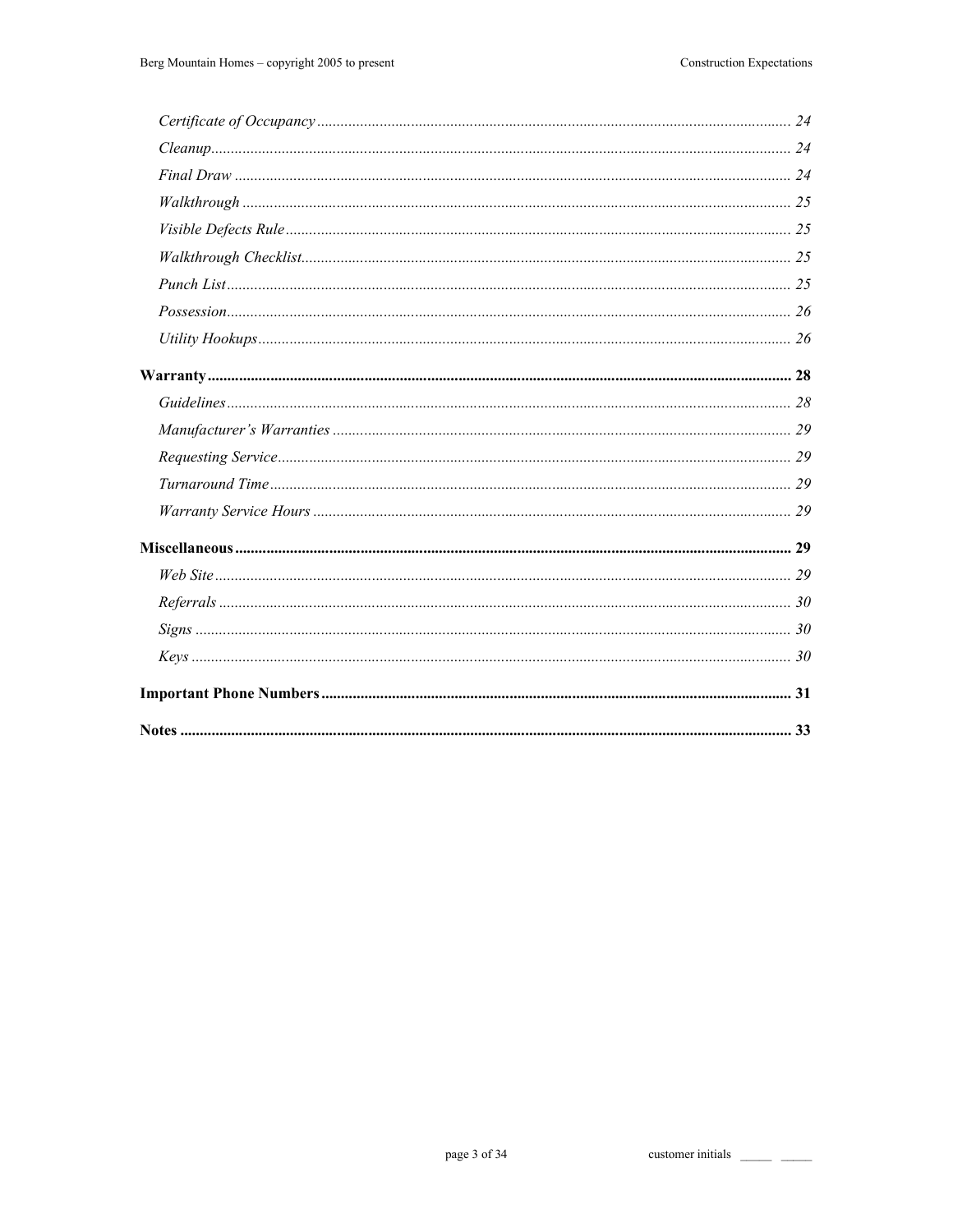## **Company Roles**

As you know, Berg Mountain Homes is a family owned business run by brothers Cory and Bill. Since there's a potential for confusion, here is a breakdown of responsibilities:

## Construction Related Activities

Cory is in charge of all on-site construction activities, such as:

- Construction drawings management (more on this under 'Construction Document Review')
- Structural support decision-making (more on this under 'Construction Document Review')
- Building Department interaction
- Hiring and scheduling of subcontractors
- Communicating plans and construction specifications to subcontractors
- Ordering of raw construction material (concrete, lumber, siding, roofing, etc)
- Quality control (including monitoring of subcontractor progress and final signoff of subcontractor performance prior to payment authorization)
- Troubleshooting of complex design problems and construction issues
- Customer site visits
- Creating final punch list and coordinating the detailing of the home immediately prior to occupancy
- Warranty construction related activities (more on this under 'Warranty')

## Office Related Activities

Bill is in charge of all off-site office related activities, such as:

- Documentation and sign off
- Change management (more on this under 'Change Orders')
- Pricing and estimating (both initially and for changes)
- Draw management (more on this under 'Construction Draws')
- Bill paying and accounting
- Managing the customer selections (more on this under 'Customer Selections')
- Ordering of customer selected items such as fireplaces, windows, doors, lighting fixtures, plumbing fixtures, flooring, cabinetry and countertops
- Progress reporting
- Warranty processing (more on this under 'Warranty')

Finally, there are a few activities where the roles aren't so clearly defined and it's possible that either Cory or Bill or both may handle the following roles:

- Establishing (along with your help, of course) the placement of the home and driveway on the lot. This may also extend to additional site prep such as grading, clearing and placement of septic system and/or well.
- Accompanying you on Walkthrough prior to occupancy (more on this under 'Occupancy').

page 4 of 34 customer initials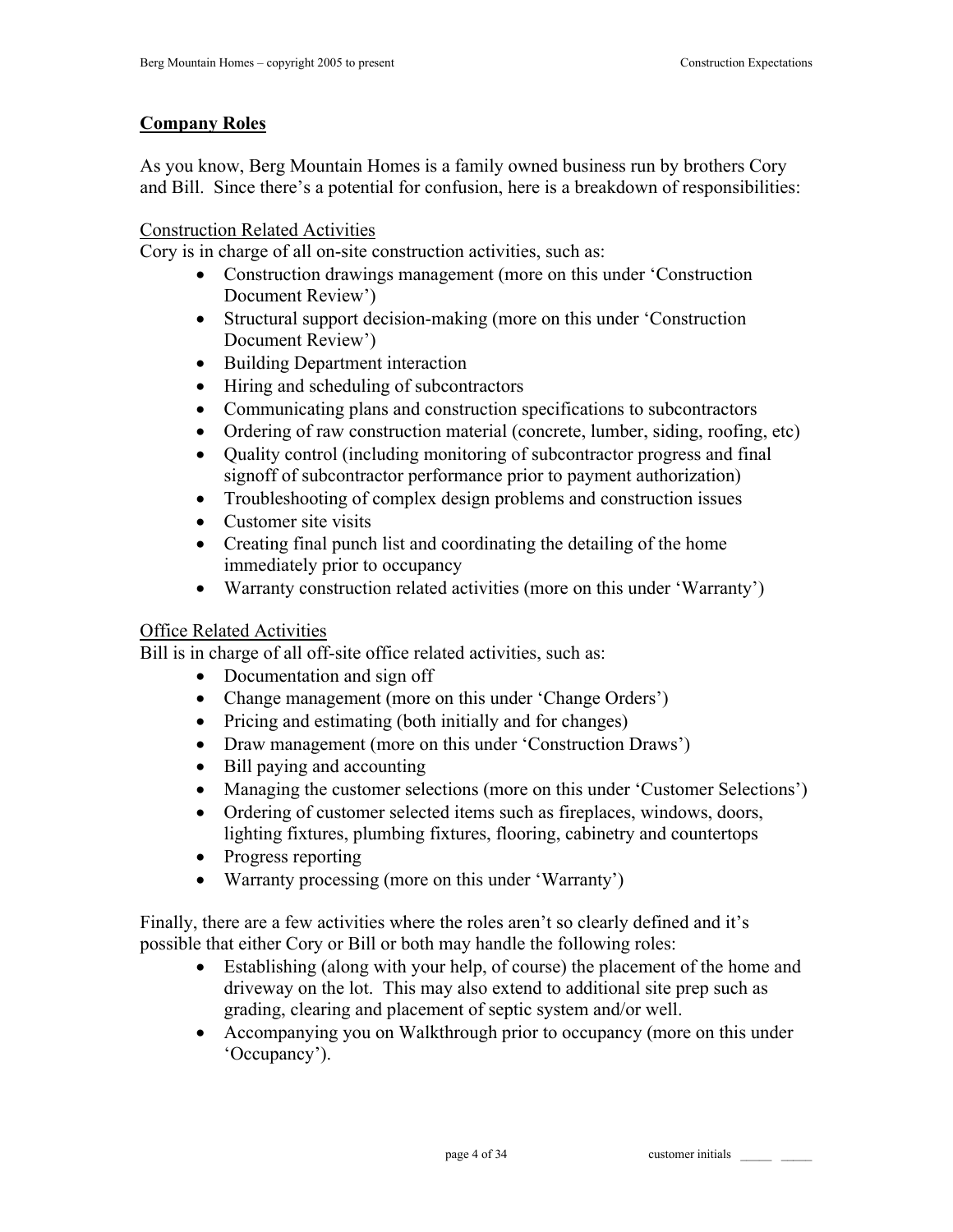## **Communication**

In order to ensure proper documentation, the vast majority of the communication (including all e-mail communication) during the construction process will go through Bill. From time to time, there will be a situation which is best handled on the phone or in person with Cory. In those cases, Bill will advise Cory of this situation and Cory will then call the Customer to discuss or to set up a site visit.

In the event of a phone call or a site visit with Cory, it is still important that the results of those conversations be documented. As such, Cory will provide Bill with a verbal update and Bill will then document and distribute the documentation for approval.

## **Availability**

Being a general contractor is a time consuming occupation. We want to be as responsive as possible but we have to maintain a good balance between our work lives and our families. As such, we try to be disciplined about keeping to the following schedule:

Monday through Friday 7am – 6pm

#### E-mails

Obviously, we can receive e-mails outside of those hours, but we might not respond until the next business day. And from time to time, we are away from the office during the week (usually not more than a day), so please be patient if it takes more than a day to respond – we do guarantee a response within two business days. If something is more urgent than this, please call.

## Site Visit Scheduling

We prefer for site visits to take place early in the morning if possible (the later in the day, the crazier things seem to get for us). If morning is not viable, we ask that we meet no later than 4pm as sometimes the site visits can take longer than expected. Please let us know well in advance of your trip so we can make arrangements.

#### Saturday Visits

We realize that a lot of our Customers are from out of town and that visiting the site requires a special trip for them and maybe time off from a job. Again, we don't think it is unreasonable to be able to schedule these visits for a Friday or Monday, but if it is absolutely necessary, we can make an exception for an occasional Saturday. We only ask that we be able to schedule this for early morning so that we can have the balance of the day available for our families.

#### Vacations

Yes, we take vacations as well. Since there are two of us in the business, we are never gone at the same time. So work will continue to progress on your house while we are

page 5 of 34 customer initials \_\_\_\_\_\_\_\_\_\_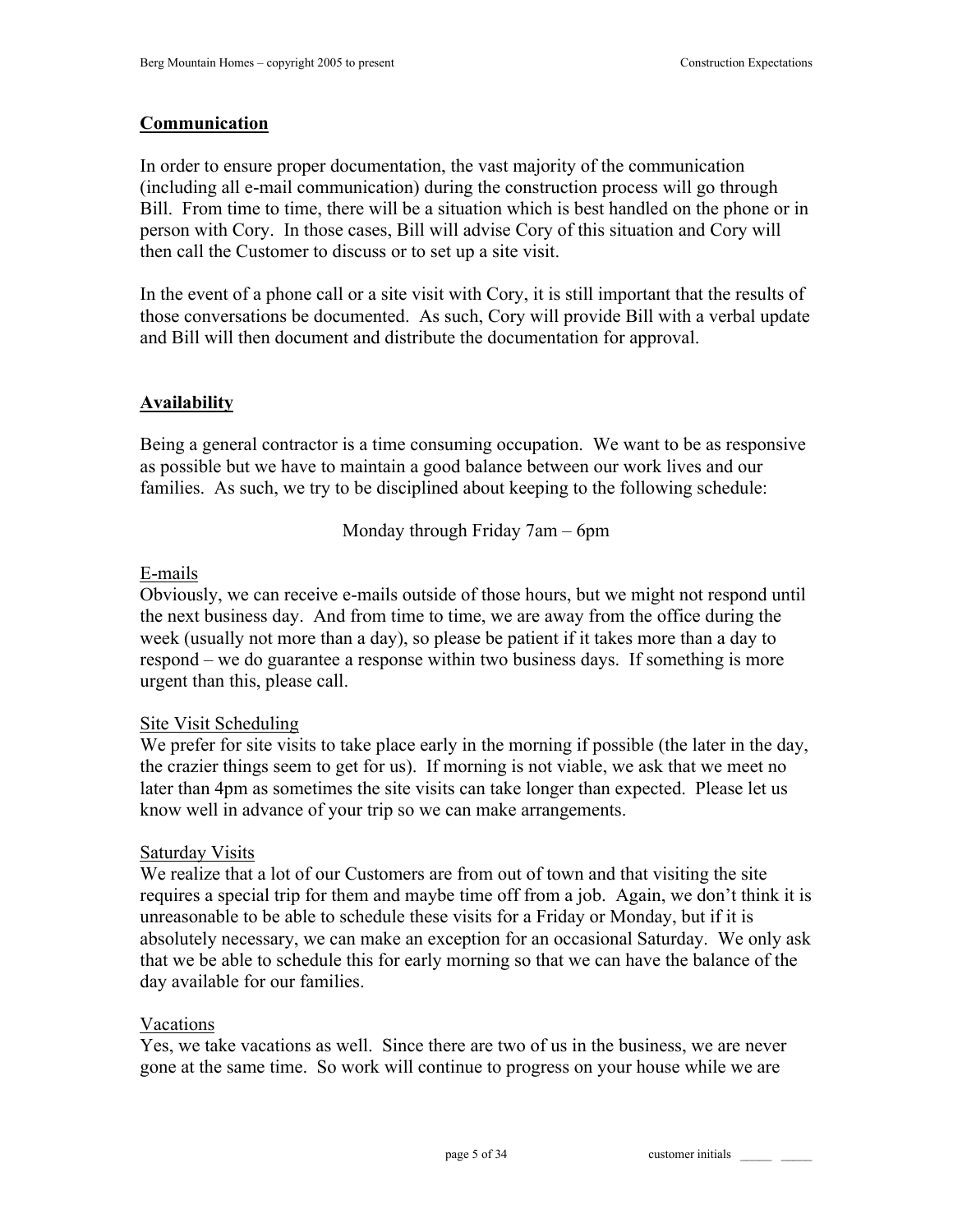gone. However, some items (mostly ones that require Cory's quality control skills) may be delayed.

We will notify you well in advance of when we will be out of town as part of an effort to prepare in advance for our absence. However, both of us will take some time during our vacation to handle critical work related tasks and will be available to make phone calls and answer e-mails (depending on reception). We've found that the best practice is email. But if we need to talk on the phone, let us know that via e-mail and give us a few convenient times when you'll be available to be called back.

# **Construction Document Review**

During the estimating phase, we worked together extensively to document both the design and the important features of your future home. Most of the estimating and creation of the Proposal is performed by Bill (with some consultation from Cory).

# Design Review

Once we get closer to the start date of your project, Cory and Bill will get together to do an in-depth design and Proposal review. This is essentially a process of transferring knowledge of your project from the estimator to the construction supervisor. It gives Cory a thorough understanding of all the construction requirements and design elements.

This review may result in the need for additional clarification on certain elements and may generate additional suggestions for design improvements.

## Engineering Review

Also, prior to start of construction, Cory will have to make a variety of decisions about structural aspects of your home. These structural aspects include floor systems, beams, headers and the various load bearing support walls and posts for these members. Similar review takes place for concrete basement walls, retaining walls and deck support posts. Stairwell (sufficient rise and headroom) design and HVAC chase locations are also considered.

These structural decisions will then be brought to the local Building Department to ensure their approval. Note that depending on complexity, either the Building Department or Berg Mountain Homes may require the services of a structural engineer (these costs are not typically included in your contract price).

Also note that this review may result in some design changes. If that's the case, we will consult with you to ensure that you understand the needed changes and can give input should various options exist. Depending on their significance, these changes may result in additional cost.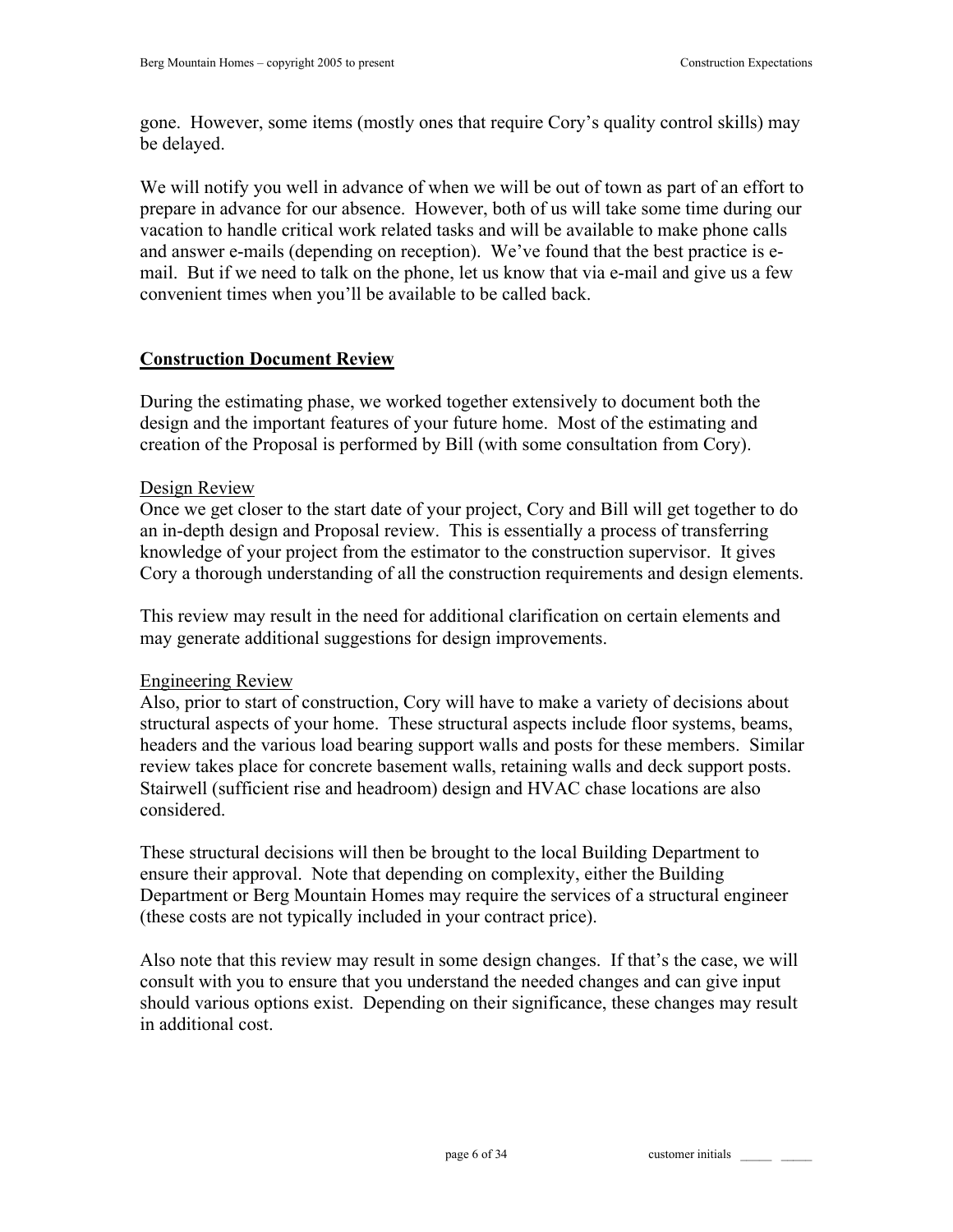# **Site Visits**

#### Required Visits

There are only three times that we'd like you to be on-site during the construction process:

- 1. *House site layout*. We'd like you to approve the final location of your home before we start excavating. This visit can be avoided if:
	- a. We discussed this in great detail during our initial meeting and you trust us to make a good decision on your behalf.
	- b. You've visited the site at some previous time and have laid out the corner of the house on your own (in which case, we still may require a site visit if we have some concerns over the placement).
- 2. *Electrical rough-in*. We'd like you to walk through the house with us in person to place light fixtures, can lights, fans, audio video wiring and especially light switches (you'd be surprised at how many options there are for the location and configuration light switches). At this time, you can also provide us with any special requirements you might have (such as additional outlets or other pre-wiring considerations). However, you can also waive this requirement and we'll place everything ourselves (with a little direction from you, we usually do a good job at this as we are detail oriented and think this is an important feature of the home).
- 3. *Walkthrough*. More on this under 'Occupancy.'

## Optional Visits

During construction, you are welcome to visit the site as much as you'd like. But we do have a few guidelines we'd like to ask you to follow:

- 1. *Be careful.* I'm sure this is obvious, but it bears mentioning. The job site is a dangerous place. We don't take steps to prepare the site for non-construction traffic. So please watch your step.
- 2. *Come after hours.* The job site is usually empty after 4pm. It's safer at that time for obvious reasons.
- 3. *Please don't talk to the workers.* They have very limited knowledge about the project and are not authorized to provide information or make decisions on the behalf of Berg Mountain Homes.
- 4. *Leave the QC to us.* One of our primary roles as general contractor is quality control. During the course of construction, we visit the job site regularly to review the progress and work of our sub-contractors. It is not uncommon to discover punch list items at each visit and these items often don't get fixed immediately. But be assured that all these items will get resolved in the due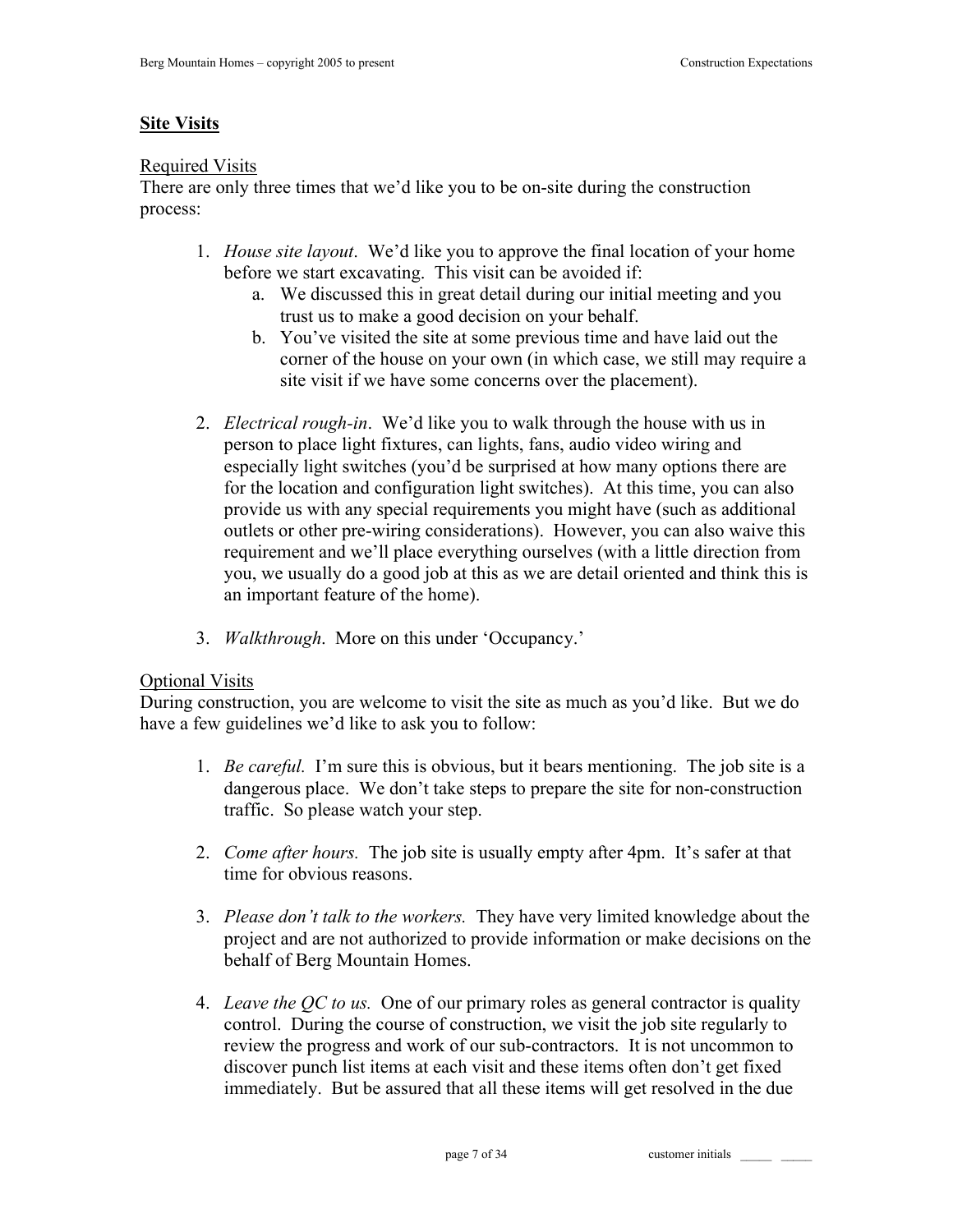course of construction. Of course, if you see something that seems critical to you, please feel free to bring it to our attention.

- *5. Be prepared for what you're about to see.* 
	- a. The job site can be a messy place. Some sub-contractors are better than others at cleaning up after themselves, but in general they are an untidy bunch. We guarantee it will all get cleaned up eventually.
	- b. The job site can get wet. The floor decking is designed to get wet and even standing water is acceptable. And if any exposed lumber warps due to water exposure, we'll get it fixed. Your house will have several weeks to dry out inside once the roof and the windows are on before we start doing insulation.
	- c. There are often periods where no one is working on your home (more on this under 'Scheduling').

# **Security**

Another area where Customers sometimes have questions is job-site security. While our building service area has a fairly low crime rate, we do take some measures to try to minimize risk. For instance, we try to schedule deliveries of material for immediately prior to installation (especially plumbing and lighting fixtures). And we install door locks as soon as practical. However, the job site by definition is very hard to secure and it is impossible not to have some exposure to theft. So if you do purchase some of your own fixtures for house, do not drop them off at the job-site. Instead, please arrange with Cory to drop them off to him directly so that he can hold until we are ready for them.

# **Scheduling**

Before we started construction on your home, we usually give the Customer a wide time range for completion of their home (usually 6-9 months). We suggest that you prepared for the outside of this range and then you'll be pleasantly surprised if it takes less time. Please be assured that we share a mutual interest in completing the project as soon as possible and we do our best to move the project forward as quickly as possible.

# Sources of Delays

Since delays are often a cause of worry for our Customers, it's important that you understand the various factors that affect the scheduling and completion of your project:

1. *Quality.* This is tops on the list because we never sacrifice quality for speed. We want the job done right. And sometimes this slows down the project. For instance, we sometimes need to get an engineer's opinion on something structural or need a determination from the Building Department. Often times, we won't let the next sub-contractor start until we're sure the previous one is completely done. And there are steps that we require get finished that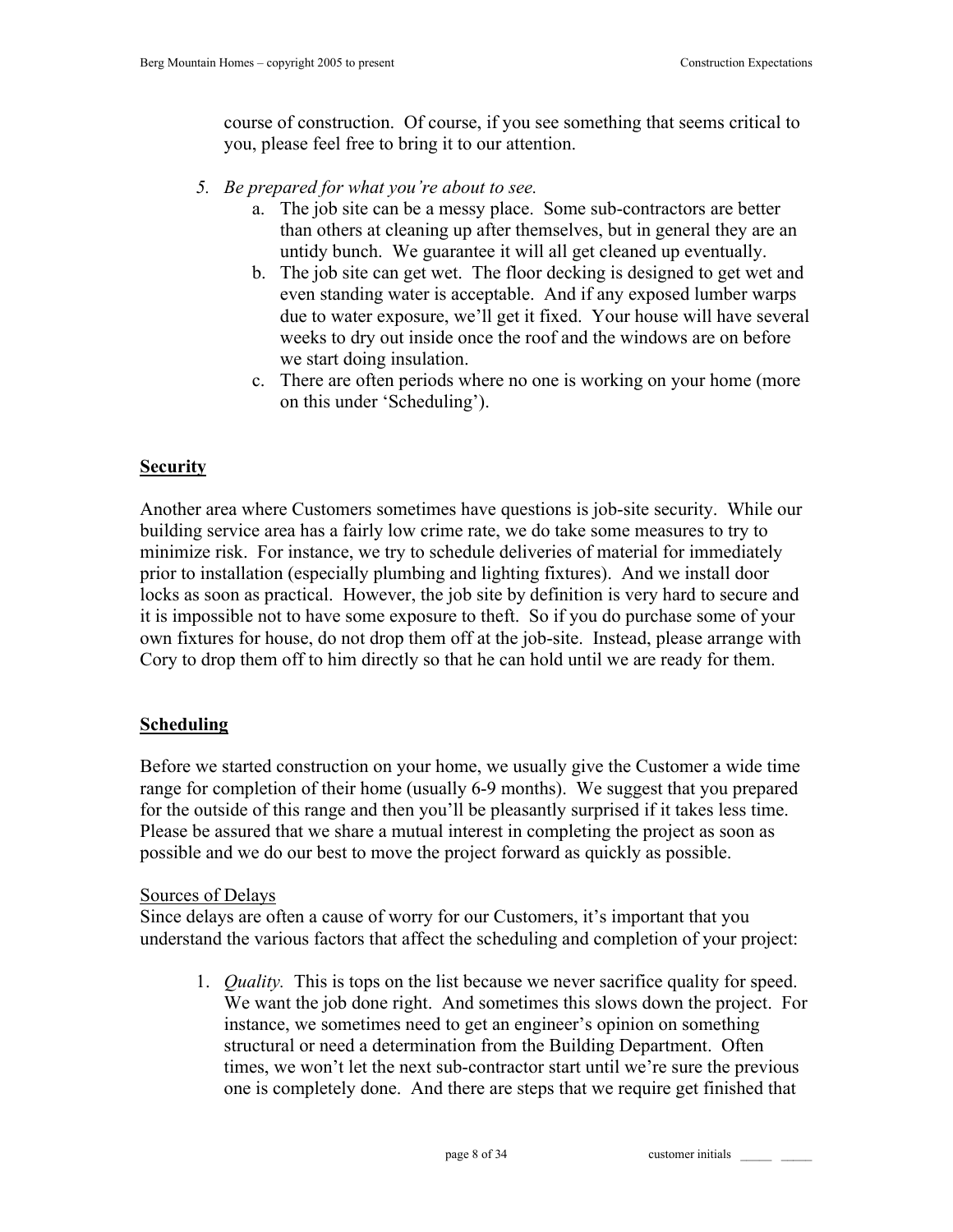other contractors might not worry about (such as requiring the exterior siding to be on and caulked before we start insulation).

- 2. *Inspections.* Our local inspectors are fairly responsive, but sometimes we may have to wait a week or more to get a required inspection (of which there are usually half a dozen).
- 3. *Weather.* There are many tasks that can't get performed in wet weather due to safety concerns. And sometimes weather has a ripple effect on scheduling. For instance, we're trying to finish up the siding in order to be ready for insulation. We are planning on two more days of siding and then the rains come. Well, the insulation guys won't wait for us and may move onto another job before returning back to us. So then a two day rain delay may cause the project to be delayed a week or even two.
- *4. Sub-contractor availability.* This is the biggest scheduling issue. We don't draw from a huge labor market like a major city. Therefore, sub-contractor crews tend to be fairly small and are unable to service multiple general contractors at the same time. We try to give several weeks advanced notice, but even then we sometimes have to wait in line.
- 5. *Sub-contractor selection.* We like to stick with the best sub-contractors and of course, their services are in high demand. So sometimes the wait is longer still. In keeping with our concerns about quality, we resist the temptation to let inferior subs on the job just because our regular subs are busy.
- 6. *Carpentry*. This deserves a special mention because carpentry labor (framers, siders, trim carpenters) occupies such a significant chunk of the total labor for the project. So it's no coincidence that this is the area where we can experience the biggest delays. At the start of a project (right after the concrete is poured), it is not unusual to wait several weeks or even a month for our carpentry crew to come available. Once they get started on a house, they usually stay until it's completely framed and sided.

## **Dealing with the Unforeseen**

Every custom home is different. Rarely do we build the same home twice. And even if a floor plan is nearly identical to start with, each Customer makes many different choices about how they want to occupy their space. This ability to heavily customize is what makes building your own home so great. But it also means that your builder is usually dealing with something new every time. Compounding this is the fact that every job site is different and we are almost always building your home on a slope.

As you know, Berg Mountain Homes is very thorough when it comes to planning your project. But even with this preparation, unforeseen difficulties and problems arise.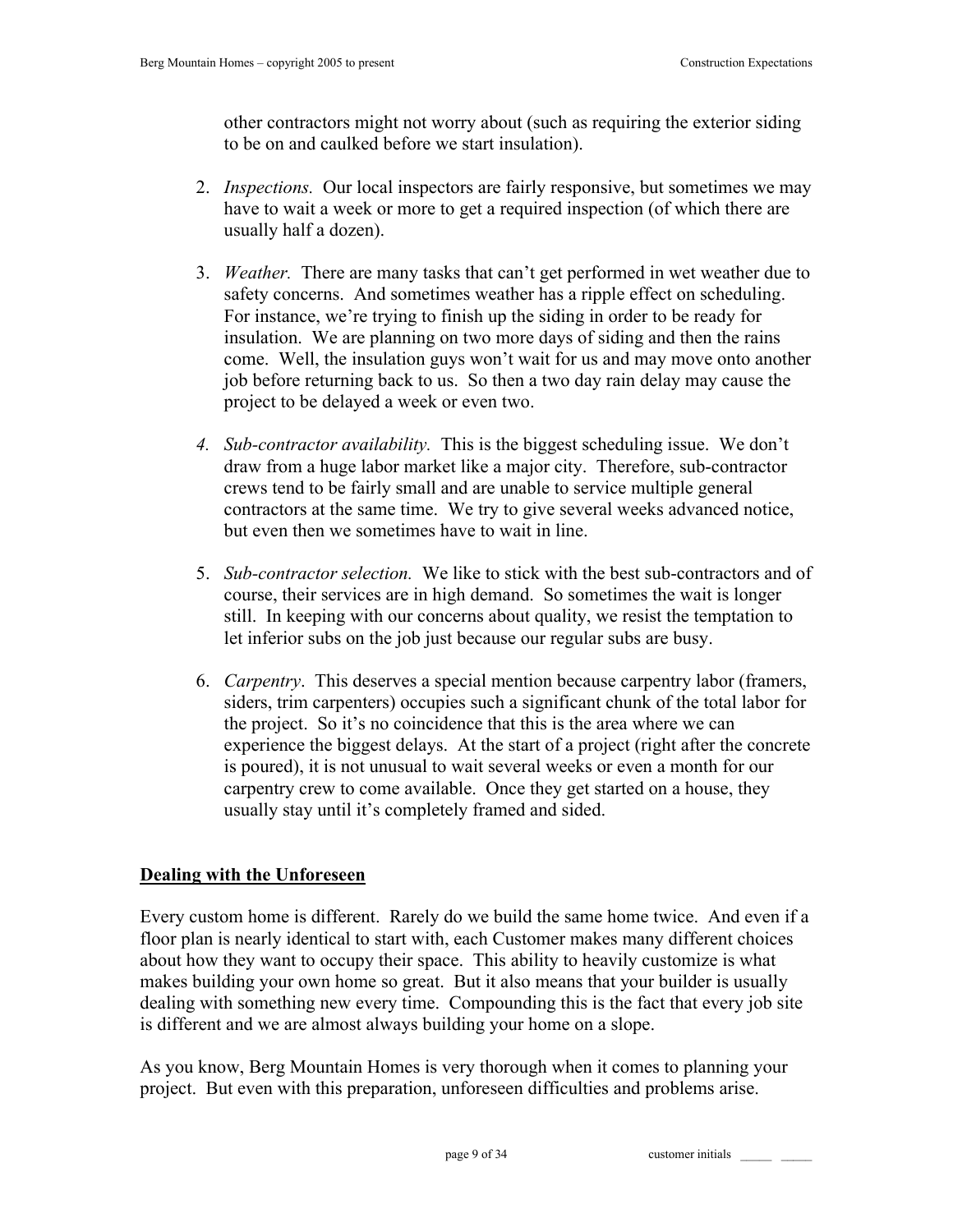Additionally, there are sometimes mistakes made by ourselves or our subcontractors. Most of these are fixed fairly easily and we take full responsibility. Others can't be fixed as easily and result in the need for exploring other alternatives.

There is no easy recipe for dealing with these difficulties. Fortunately, they don't arise with great frequency and many homes never have any at all. Be assured that we will always come to you directly when something like this comes up and we'll do our best to explain why or how it came about and provide you with alternatives (we are pretty good with coming up with solutions). All we ask is that you be patient with us and help us make the best decision possible. We realize that it is never easy to make a compromise, but please understand that it is a normal part of building a custom home.

## **Insurance**

For your reference, Berg Mountain Homes carries two types of company insurance.

- 1. *Worker's Compensation*  This covers uninsured sub-contractors and Berg Mountain Home's employees in the event of a jobsite related injury.
- 2. *General Liability*  This covers Berg Mountain Homes in the event of other personal injury claims. Note that this covers only Berg Mountain Homes and does not cover anyone else, including the Owner of the house being built.

Additionally, Berg Mountain Homes may have purchased a Builder's Risk policy which covers the house during construction against typical hazards such as fire or windstorm. Alternatively, the Customer may have opted to obtain this type of hazard insurance independently.

Please note that when it comes to insurance, Berg Mountain Homes strongly recommends that you talk with your insurance agent about all your options.

## **Construction Draws**

The construction draw process is relatively straightforward, but Customers do have questions from time to time. So here is brief summary of the draw process itself as well as answers to a handful of frequently asked questions about the subject.

#### Draw Process

Draws are governed by a draw schedule that was agreed upon prior to construction (usually with the Bank's involvement). Each draw schedule includes the dollar amount of the draw as well as the construction phase(s) that must be completed prior to issuance of the draw. In order to receive a draw, the following steps must occur:

page 10 of 34 customer initials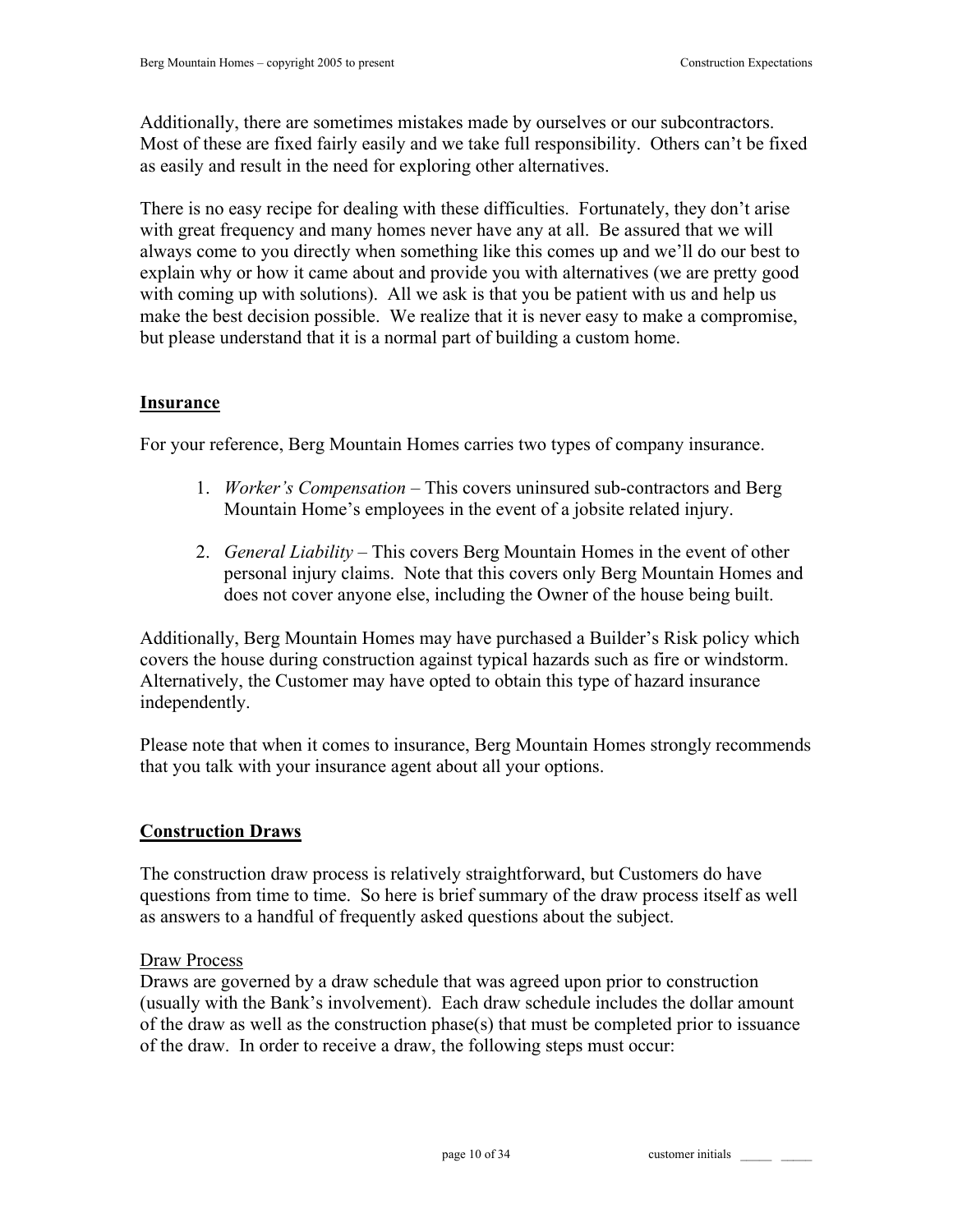- 1. Berg Mountain Homes completes a phase that is tied to a draw event in the draw schedule.
- 2. Berg Mountain Homes requests a draw. Usually this is requested directly from the Bank, but occasionally the Bank requires that the Builder request the draw from the Customer directly (in which case, you would turn around and make the request from the Bank). Note that if there's a choice in this respect, we prefer to interact directly with the Bank as we find this more efficient.
- 3. The Bank will order an inspection. The inspector will visit the job site and report the construction progress back to the Bank.
- 4. If the Bank agrees that the construction progress is sufficient (based on the draw schedule), then it will also get the Customer's approval to issue the draw (unless the draw request came initially from the Customer). To further protect your interest, the Bank often requests that the attorney do an updated title search to ensure that no liens have been put on the property since the last title search.
- 5. The Bank will then release funds. There are several ways this gets done, but our preference is a wire transfer directly to Berg Mountain Homes' construction account.

#### Common Draw Questions

Here are a few items that Customers sometimes have questions about:

- 1. *Inspection Fees*  A Bank will typically 'allow' a certain number of draws (based on the draw schedule). At closing, you are usually charged an inspection fee that will cover this agreed upon number of draws. If that number is exceeded, you are usually charged a fixed amount for each additional draw. Therefore, we'll always want to stick with the original draw schedule to avoid additional inspection fee charges.
- 2. *Number of draws* Typically the Bank will allow 5-6 total draws, which may or may not include an initial draw and a final draw. Generally the more draws they allow the better (no sense in paying more interest than is necessary).
- 3. *Initial draw* Berg Mountain Homes requests that we be given an initial draw. This is typically 10% of the construction costs and will pay for the building permit, the builder's risk insurance (more on this under 'Insurance'), various job supplies, and excavation/site prep. The initial draw also ensures that Berg Mountain Homes isn't paying for labor and supply costs out of its own pockets – instead all payments are made using funds supplied by the Customer.

page 11 of 34 customer initials \_\_\_\_\_ \_\_\_\_\_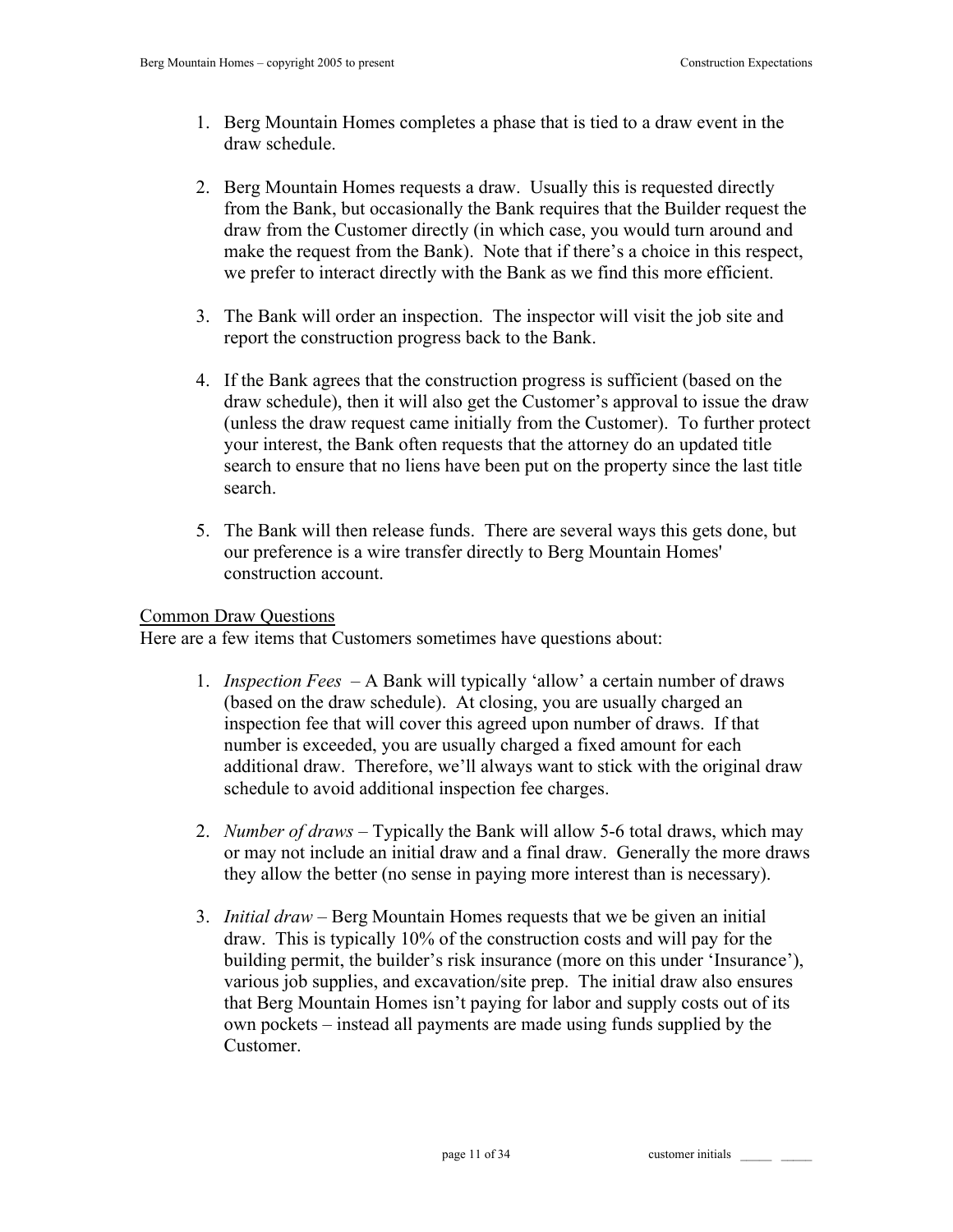4. *Final draw* - The final draw is due after we've received the Certificate of Occupancy from the Building Department and we have performed the final Walkthrough together (exact terms are spelled out in your Construction Agreement). Please note that the final draw is not meant to be a holdback that is released upon completion of any punch list items discovered in the Walkthrough (more on this under 'Occupancy').

# **Customer Selections**

The primary responsibility of the Customer while their house is being built is shopping. While it seems straightforward, this actually involves quite a bit of documentation and communication between Builder and Customer. And it is a critical task. If selections are not made by their due date, the construction schedule can easily be delayed.

# Who Chooses What

The array of items that the Customer will select is usually determined during the Proposal process. The selection process itself is fairly self-explanatory, but we do get some questions from time to time about whether the Builder or the Customer is the one making the choice.

- 1. On many items, Berg Mountain Homes has already chosen the product and the Customer is only being asked to choose the style or color or pattern. A good example of this is roofing. We may have specified a 30 year architectural shingle or a metal roof. The only guidance we are looking for from the Customer is the color. Another example would be fiber cement siding. We have chosen the manufacturer already, but are only asking you to choose the style.
- 2. On lighting and plumbing, there are usually some items the Builder will choose and other items the Customer will choose. For instance, the Builder will choose utility lighting such as undercabinet lights, can lights, fluorescent lights or exterior flood lights, but the Customer will be asked to choose all the decorative fans and fixtures. For plumbing, the Builder may be responsible for selecting tubs, drop-in shower units, vanity bowls and toilets and the Customer will be asked to choose faucets and the kitchen sink. Again, these decisions are usually made during the Proposal process and we are flexible with regards to who picks which items. If you have a strong preference to pick out your toilets or exterior flood lighting, we can accommodate that.
- 3. From time to time, Customers will ask us to make selections on their behalf and with some guidance from them (often based on what they've seen in another Berg Mountain Home), we are glad to assist. The risk here is that when they see the item in person, they might reconsider and want to make a change. That's okay as well, but any additional costs associated with the change will be passed through to the Customer (including the cost of the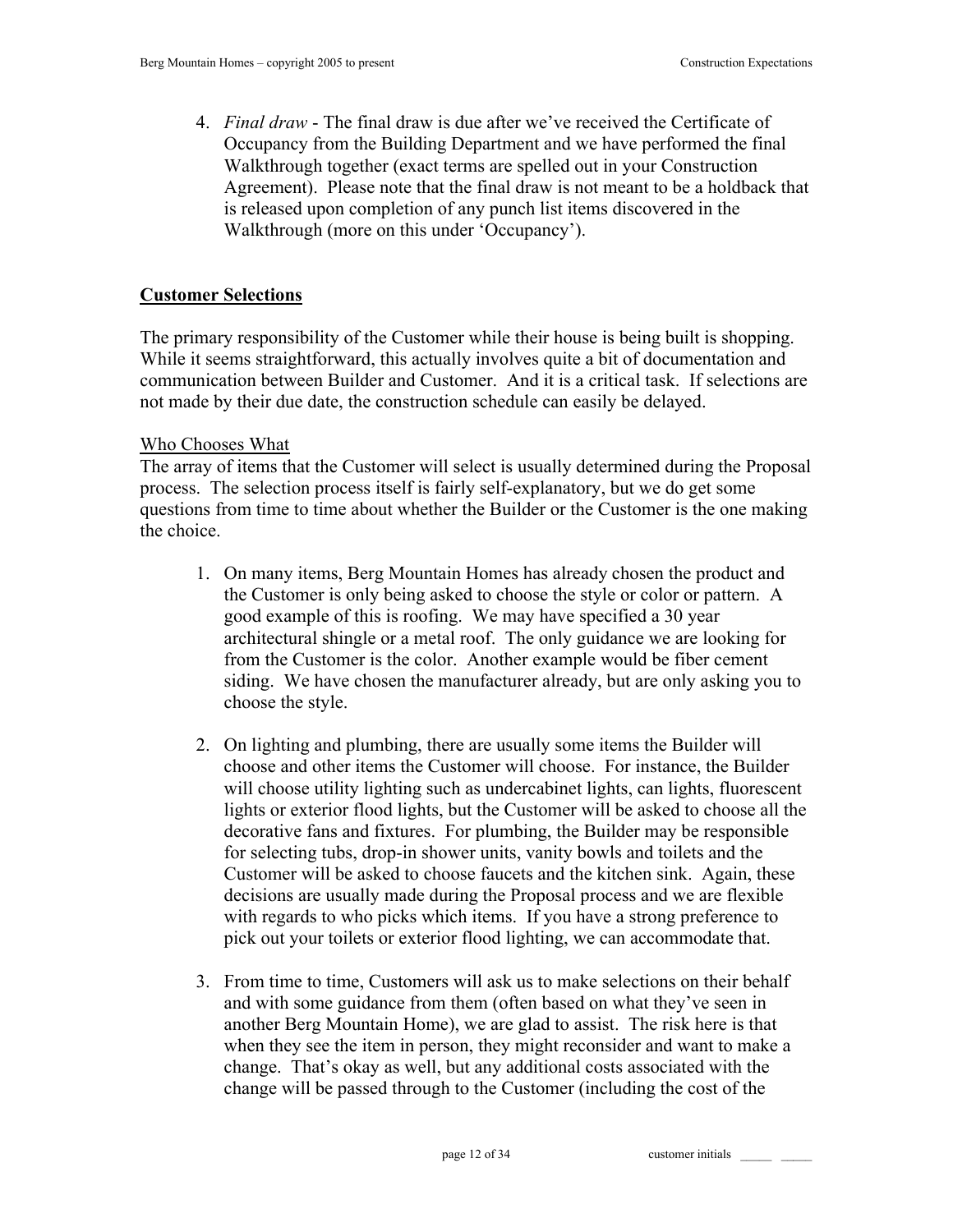original item if it can't be returned, any restocking fees, additional labor costs and possibly a Change Order fee).

4. On a final note, there are often some items where installation of an item is included in the Proposal, but not the item itself (a good example is bathroom accessories such as towel bars or even mirrors). In these cases, the Customer is required to both pick out and purchase the item and arrange to get it to the house (usually at the time of Walkthrough – more on this under 'Occupancy').

## Customer Selection Schedule

In between the signing of the Construction Agreement and the start of construction, Berg Mountain Homes creates a document called a Customer Selection Schedule. This is an Excel spreadsheet that lists all the items that the Customer is responsible for picking out or shopping for during the course of construction. Not all items need to be chosen at once and the schedule is organized by due date. The Customer Selection Schedule contains the following information:

- 1. The item that needs selecting and its location in the house.
- 2. The date when that selection needs to be made. The entire list is organized in groups of items that share the same selection due date and then those groups are sorted in chronological order. For the most part, similar items are grouped together with a few exceptions:
	- a. Shower and tub faucets need to be picked out very early because their valves need to be installed in the walls during framing. The rest of the plumbing fixtures don't need to be picked out until later. Of course, there's no harm in picking everything out together if you prefer.
	- b. Exterior wall-mounted lighting needs to be picked out earlier than the rest of the fixtures because we need to know the size of the lights in order to build the appropriate sized shadow boxes on the wall during siding.
	- c. Fireplace models need to be chosen early since we have to frame for their specific sizes and requirements. But the rockwork doesn't have to get chosen until much later.
- 3. The actual selection itself. Often times, this will be partially completed when you first receive it as we may have discussed the selections during the course of working on the Proposal. If you are updating the selections yourself, please be as thorough as possible in the description. If you have a SKU or an item number, include it as well.
- 4. In an effort to be as detailed as possible, please also indicate the store where you picked out the item. Also include its location if applicable. For instance, most products at the major home improvement centers have a specific stocking location associated with them (usually a letter followed by a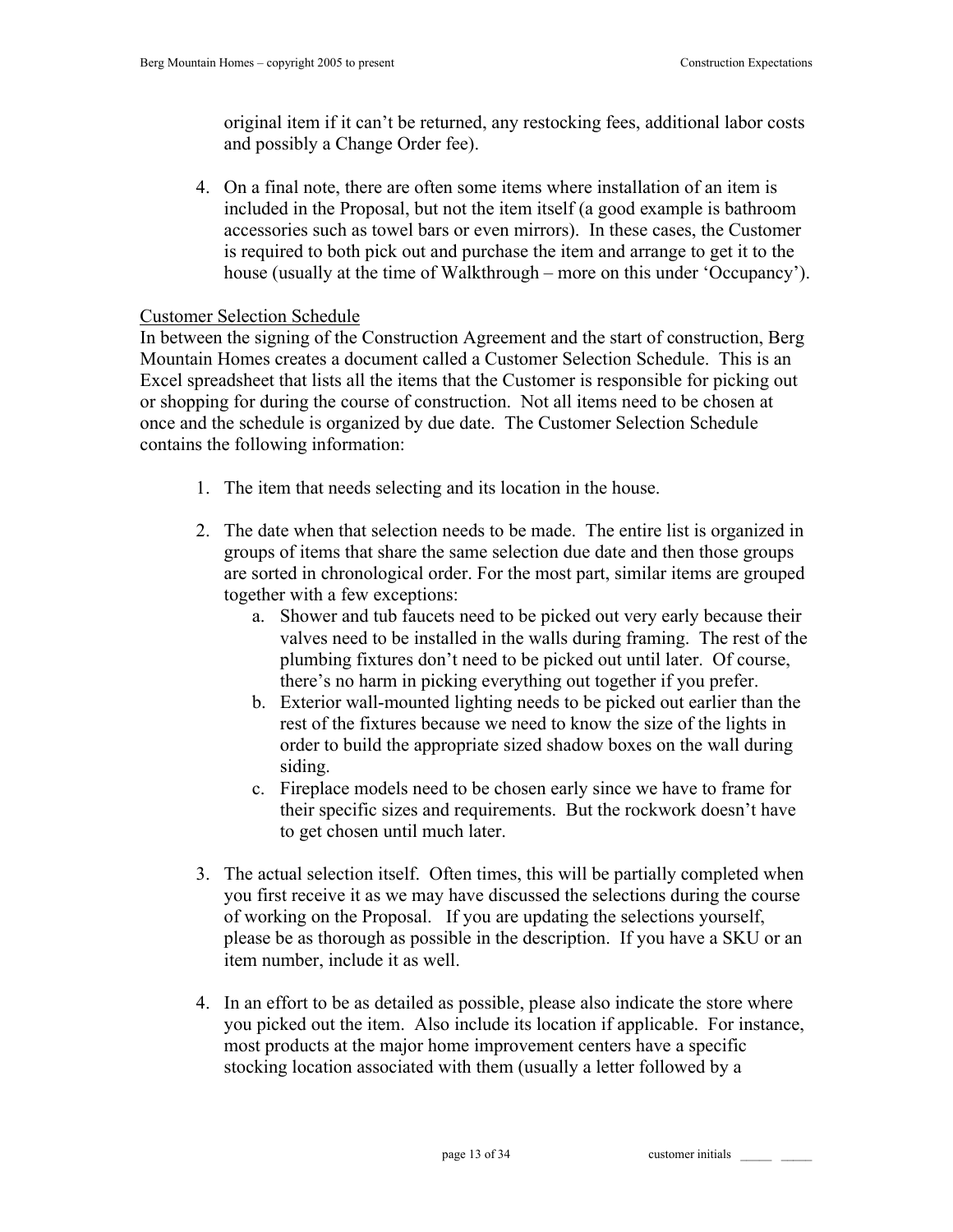number). And finally indicate the price of the item (excluding tax and delivery).

- 5. Next there is a place for comments. This column will be used for Berg Mountain Homes to make suggestions or provide guidance. Or it can be used by the Customer to add further information about the item.
- 6. Finally there is a column for questions. This will be used for Berg Mountain Homes to ask you questions about your selection if we are uncertain about aspects of it or need further clarification. If we send you a version with some questions included, please respond back with the answers as soon as you can..

# Updating the Schedule

Typically, we will trade the document back and forth via e-mail. You can either update directly into the document (preferred) or you can send your selections back to us via email. If you do update the document, we ask that you make all your changes in red so we can easily recognize what's changed.

If you don't use a computer, you can always hand write your changes and we can exchange the document via fax or regular mail.

In either case, we will then update our master document and send a copy back to you for confirmation and to use for future choices. Unless you pick out everything in the first pass, we will exchange the document several times as we work our way through the entire selection process.

Note: if you don't have Excel on your computer, we would be happy to convert the document to another format such as Word (which will allow you to edit the document) or Adobe's .pdf format (which will allow you to view, but not edit).

## Customer Selection Guide

In addition to providing you with a Schedule, we publish a helpful Customer Selection Guide. This Guide provides valuable information about material choices and information about the vendors we use to supply our products. It is designed to both help you make decisions and give you guidance as to where to shop.

## Vendor Selection

The Customer Selection Guide will recommend suppliers for many of the selection items. In most cases, however, you are free to select the item from the vendor of your choosing. However, some caveats do apply:

1. If an item is not available locally, we can have it shipped. Berg Mountain Homes will not travel beyond the immediate local area to pick up items. The cost of shipping is then added to the cost of the item (for allowance calculations).

page 14 of 34 customer initials \_\_\_\_\_ \_\_\_\_\_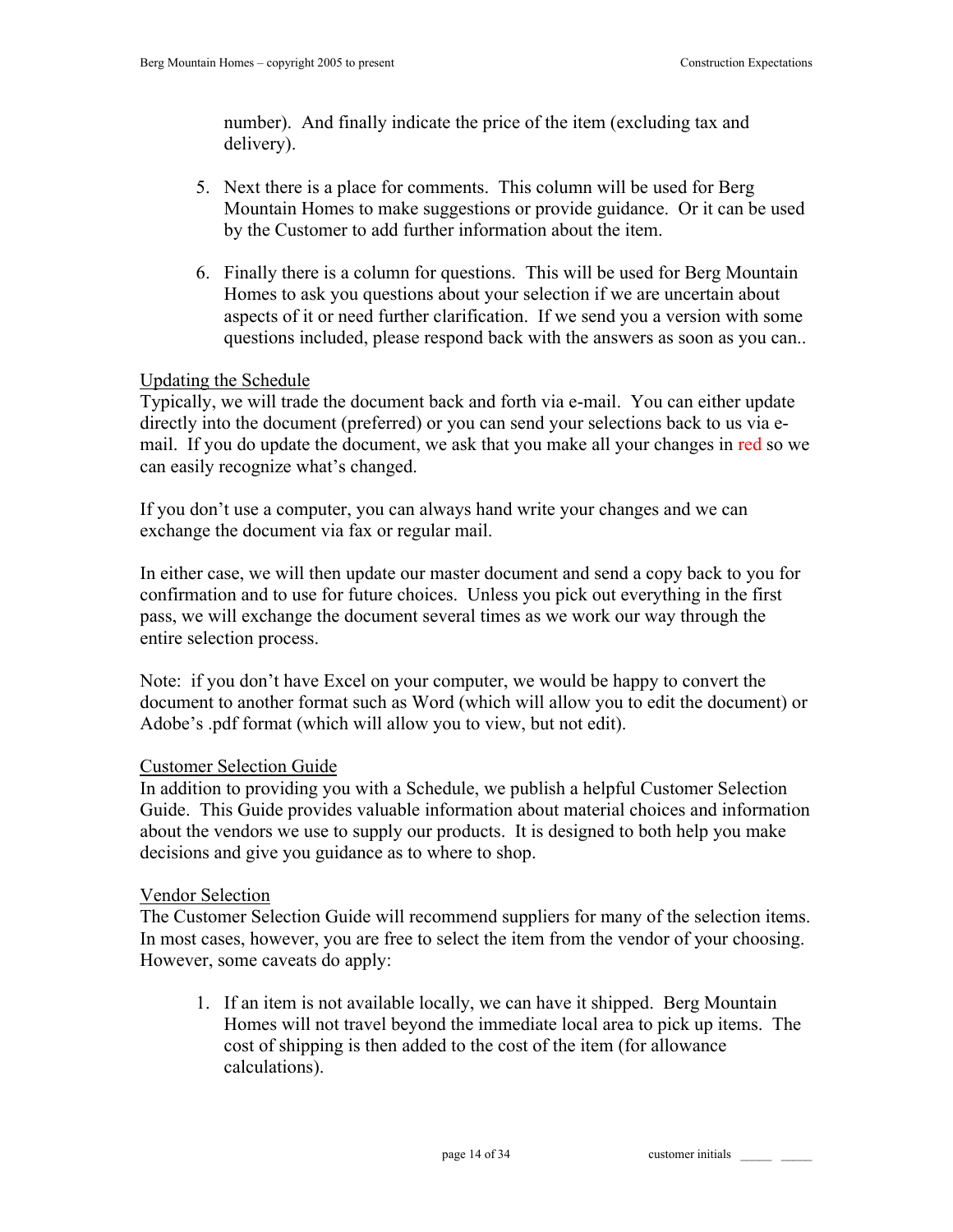- 2. You are certainly welcome to bring us items directly. If you find an item in your home town and want to arrange to get it to us or to the job site when it is needed, that is okay with us. Note that we don't have warehouse space to store items ahead of when they are needed.
- 3. If an item is not part of an allowance and you choose to pick out a supplier or a product that is not recommended, this could result in a price increase. For instance, paint is a good example. We have a single supplier for paint. We like the quality of their product and we've negotiated a very good price with them. If you choose an alternative brand, you'll be responsible for the difference in price.
- 4. In addition, if you choose a product or a supplier that is not from our recommended list we reserve the right not to warranty that item. This is especially true with suppliers that also act as sub-contractors such as cabinet makers or countertop installers.

# Purchasing

When it comes to actually buying the products that you've selected, there are a few additional pieces of information you might find valuable.

- 1. *Who buys?* We are flexible with respect to which of us actually does the purchasing on allowance items (note that Berg Mountain Homes will always do the purchasing on non-allowance items). There are three options:
	- a. Berg Mountain Homes does all the purchasing. This is the most typical. You just tell us what you want and we place the order and make the payment.
	- b. The Customer does some or all of the purchasing and provides Berg Mountain Homes with receipts. Berg Mountain Homes will then reimburse the Customer. With respect to the allowance, this will be treated just as if Berg Mountain Homes made the payment.
	- c. The Customer does some or all of the purchasing and does not seek reimbursement. Regarding the allowance, obviously none of the nonreimbursed purchases count against the allowance.
- 2. *Price increases* As mentioned before, Berg Mountain Homes does not have a warehouse. That means we won't actually place the order for an item until we are ready to receive it (although we will order in advance if we know there is a lead time). On occasion, this delay between selection and ordering may result in a price increase. Therefore, Berg Mountain Homes does not guarantee the price you were quoted when you made your initial selection. On bigger ticket items (such as fireplaces), some suppliers will allow us to order items well in advance so we can lock in a certain price and then they will hold the items for us until we need them. If you are worried about this situation, please let us know and we will see if the supplier offers this option.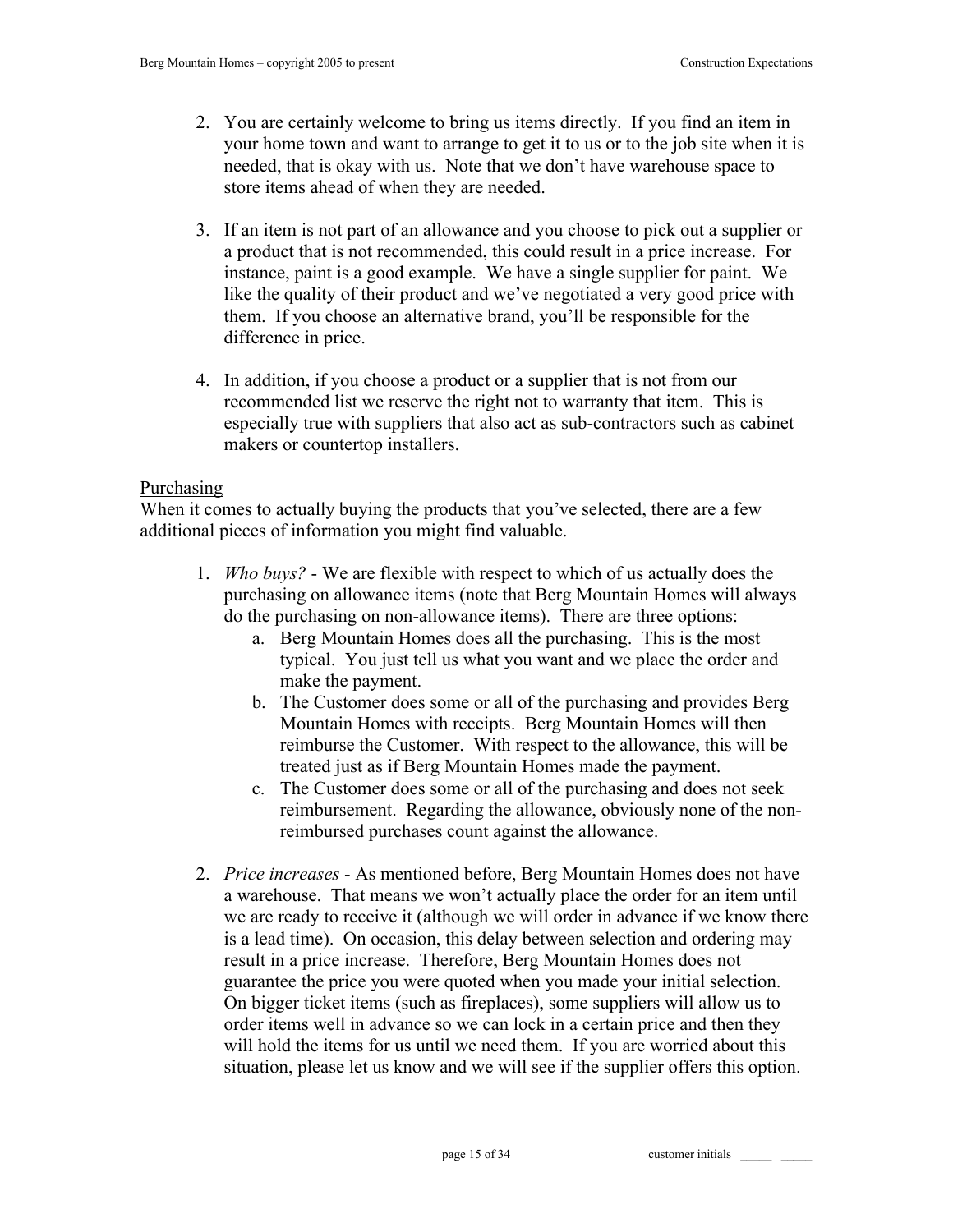- 3. *Delivery costs* Large items, heavy items and items bought in large quantities will need to be delivered to the job site. Shipping costs (and sales tax) do factor into your allowance limits (more on this under 'Allowances').
- 4. *Shopping on-line* We encourage shopping on-line. It is very convenient for the Customer, easy to document and simple to arrange for delivery. On-line suppliers often offer free shipping and no sales tax, so that can be an added benefit.

# **Going Over Budget**

While a home is under construction, it is very tempting to want to add previously unplanned features or to make a few changes along the way. Every Customer does it and it is one of the great benefits of building your own home. The same temptation exists for allowances. It seems that regardless of the amount of the allowance, Customers routinely pick out fixtures and products that exceed the agreed upon allowances.

While Berg Mountain Homes makes sure that Customers know how much a change is going to cost (more on this under 'Change Orders'), it often is an unpleasant experience for the Customer when they get the bill (more on this under 'Paying for Overages and Change Orders'). So that's why we think it's important that Customers recognize up front that they will more than likely go over budget, often by a significant amount. This understanding will allow them to plan for this eventuality (both financially and in the choices they have to make). And we hope that good planning will make this potentially worrisome part of the process a little easier.

# **Change Orders**

Once we've finalized the Construction Documents (the Proposal and the Construction Drawings), any change we make is considered a Change Order.

# Requesting a Change

Ideally, all change requests should be made in writing (e-mail being the preferred method). Occasionally, a change request will be made verbally by the Customer (often during a site visit). In either case, Berg Mountain Homes will evaluate the feasibility of the change, calculate the cost of the change and communicate this information back to the Customer. The Customer will then approve the change via an e-mail response.

# Calculating the Cost

Berg Mountain Homes has an extensive database of costs for both materials and labor to pull from when estimating how much a change will cost. And if there is a doubt, we will get quotes from sub-contractors for the extra work being performed. However, it is not always possible to obtain a precise estimate and you should be aware that your estimate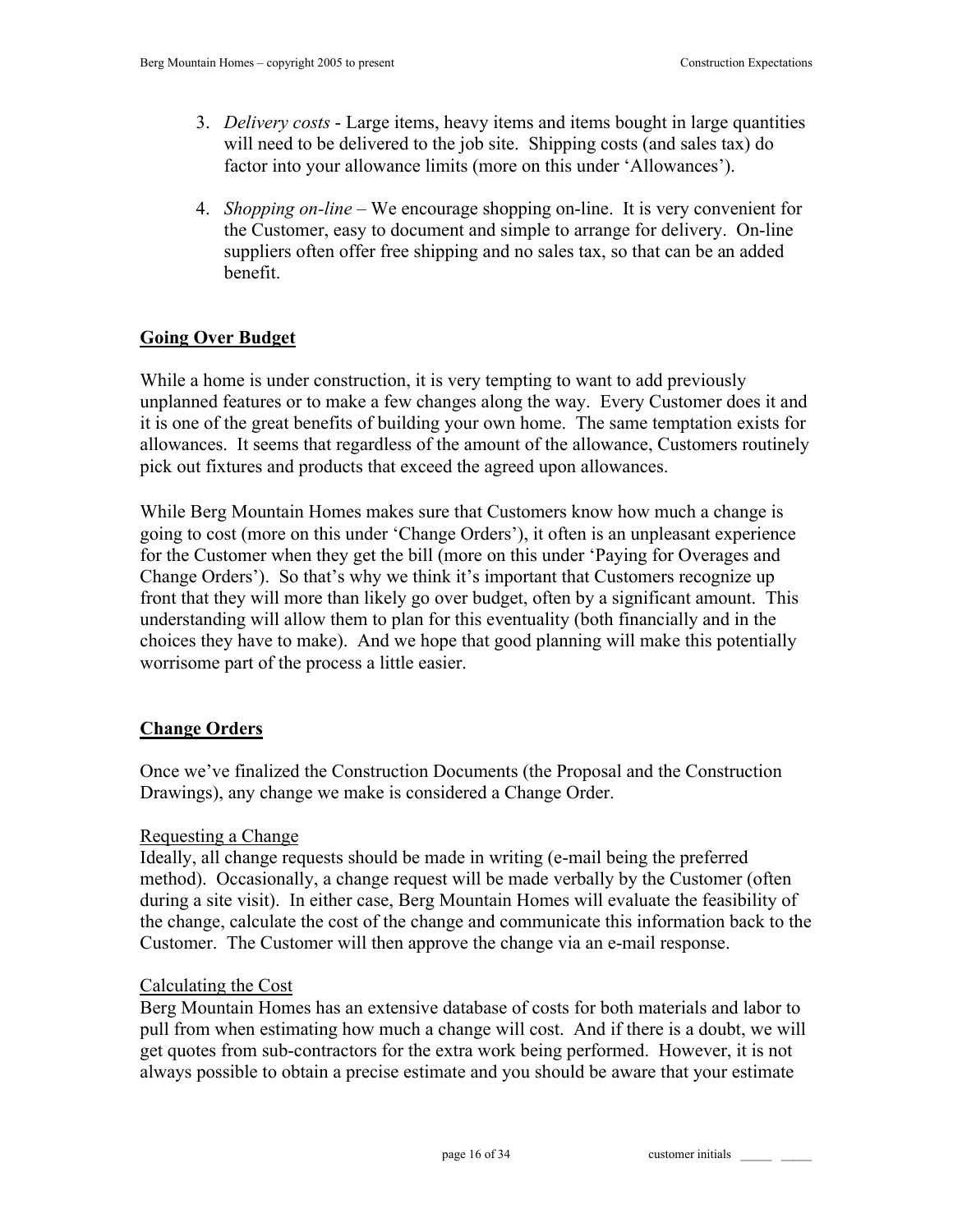may factor in a small degree of uncertainty. It is also important to note that these costs also include taxes and delivery.

On changes that result in additional cost and whose additional cost is not already specified, you will be billed the actual cost of the change plus 15%. Excluded from this 15% charge are any overages on material allowance items such as lighting fixtures, plumbing fixtures, etc.

See 'Paying for Change Orders and Allowance Variances' for more information about the process of paying for these changes.

## Common Change Requests

There are a few commonly requested changes that sometimes elicit questions from Customer with respect to their cost.

1. *Windows and doors* – Calculating the cost of adding a window or door involves much more than just the actual cost of the item. There are also costs of framing, installation, staining or painting, hardware and both interior and exterior trim. So a small interior door that costs \$150 can end up adding \$400 to the overall cost of the project when all the other items are included.

Note also that all windows and doors are special order items for us and usually can not be returned. So if you want to change the size of a window or door after they've been ordered, you will have to pay for the full cost (including delivery and taxes) of the original door or window.

- 2. *Plumbing* Both our gas and our plumbing contractors charge us by the drop (each item or fixture they run piping to is a drop) rather than charging us for time and material. This makes it much easier to estimate how much a job is going to cost and keeps our costs fixed. However, the price per drop can seem somewhat pricey when we are only adding one more of something. See your Proposal for the specific per drop costs.
- 3. *Electrical*  If the Customer wants electrical outlets that exceed code requirements or lighting and switches that were not specified in the original Proposal, additional costs are charged per leg of wiring that is run. The additional costs are specified in your Proposal.
- 4. *Framing* If the Customer wants to add to or make changes to the interior framing, we try to figure this in terms of the number of framing hours plus lumber costs. In some cases (like adding square footage to the deck), we charge a pre-determined square footage charge that is specified in your Proposal.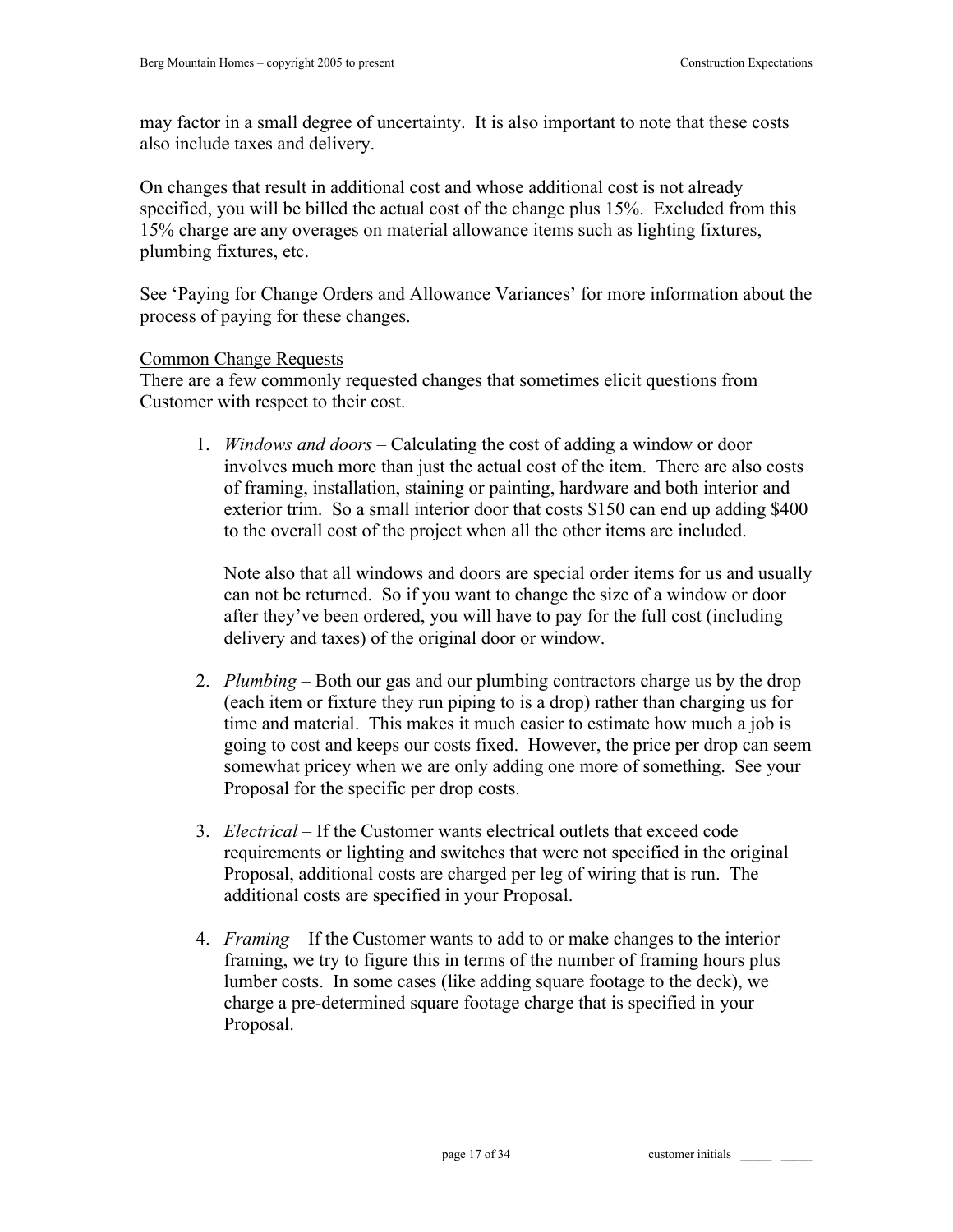#### Change Order Documentation

Since there are often quite a few changes made over the course of construction, Berg Mountain Homes doesn't create individual Change Orders for each item. Instead, we create a Change Log. This is basically a running list of each change including the details of the change as well as the cost.

#### Change Order Approval

Periodically, we will formalize these Change Logs by grouping them together, adding up their total effect on the contract price and sending them to the Customer for a physical signature.

## Keeping Construction Documentation Updated

Whenever a change is made, a variety of supporting documentation (such as various schedules or blueprints) is also updated. The most critical update is to the construction version of your proposal which we call Construction Instructions. This document is basically a synopsis of your original Proposal which is reorganized for each subcontractor and organized in a way that facilitates their understanding of the job requirements. It is updated with any changes as the project progresses. We are happy to share this document with our Customer if they wish (just ask and we will release updated versions to you at the same time we release to the construction personnel).

#### Change Order Fees

Part of the benefit of building a custom home is being able to make changes along the way and Berg Mountain Homes encourages you to do everything you can to make the house exactly the way you would like.

Managing changes does result in a significant administrative burden to Berg Mountain Homes. It may not seem like it would require much effort to make the change, but if you think of all the steps required, the time adds up. There are e-mails as well as verbal conversations between ourselves and the Customer, pricing research (including calls to suppliers and sub-contractors), pricing calculations, time spent clarifying the request and getting approval, documentation updates (including construction drawings, various schedules, Change Logs, etc.), distribution of the changes to the construction personnel, supplies to order, deliveries to coordinate, job-site visits, quality control, requesting payment, banking and accounting.

To compensate for this additional time spent, Berg Mountain Homes charges a modest Change Order fee of \$50. This fee applies to all changes, regardless of their complexity. Some changes are easy to administer, others are very complicated. But based on our experience, we feel that a single reasonable amount for every change achieves a good balance.

Since we know that it is very common to request changes, Berg Mountain Homes allows a Customer to make the first twenty changes at no additional cost. Then any changes over twenty and the Customer will begin to incur additional Change Order fees.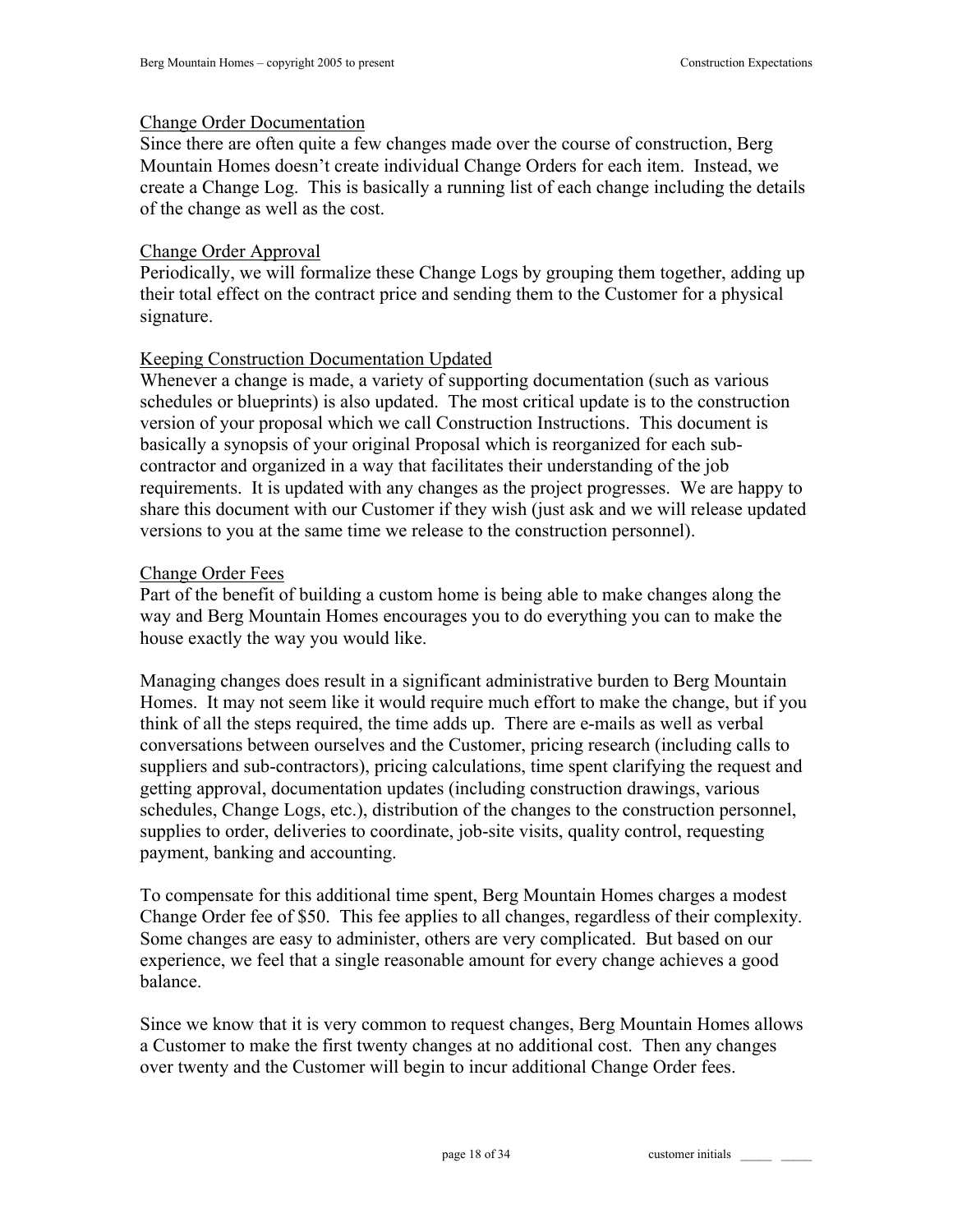## Change Order Definition

To avoid confusion, it is important to try to define what constitutes a Change Order:

- 1. *Single item, multiple sub-contractors* If we get a request to change or add a single item and it involves multiple trade professionals, it is still only one change. For instance, a request to add a wet bar involves electricians, plumbers, cabinet makers, countertop makers and trim carpenters. But it is still only one change.
- 2. *Single request, multiple items* Conversely, if a single request involves distinct separate items, each separate item is its own change. For instance, the Customer e-mails that they want to change the flooring in the basement from carpet to wood and at the same time, they want to change a door to a pocket door – that is two separate and distinct changes despite the fact that they were requested at the same time.
- 3. *Grey areas* There certainly can be grey areas with respect to what constitutes a change; but our goal is always to provide good customer service. So we tend to be relatively accommodating when there is some uncertainty.
- 4. *Corrections*  If we are fixing something that was not done in accordance with the original Construction Documents, this does not constitute a change.
- 5. *Large changes* Significant changes such as finishing a previously unfinished basement or adding a detached garage are not considered changes subject to the \$50 Change Order fee. We price these major projects separately and add a construction management fee in accordance with the size and complexity of the project (just like we did when pricing your house).

## **Allowances**

Since many of the items that go into the house vary in price based on the Customer's selection choices, allowances are set up in the Proposal that give the Customer a target budget for these items.

## Labor

Generally, the allowance does not include labor or installation costs. If labor is part of the allowance, this will be clearly spelled out in the Proposal.

## Taxes and Delivery

The amount of the allowance includes both taxes and delivery charges.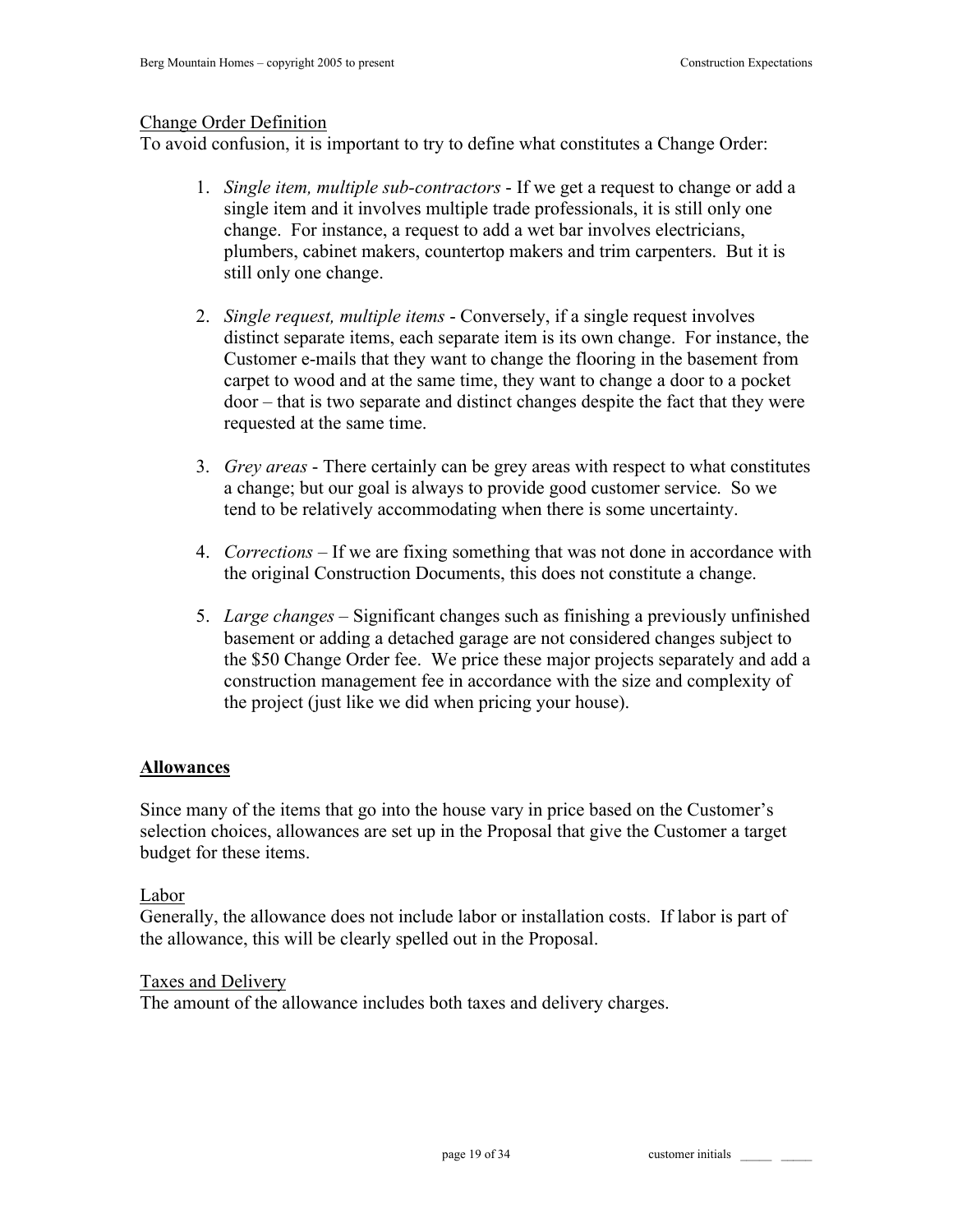#### Communication

Once all items that constitute an allowance have been acquired, Berg Mountain Homes will communicate any variances to the Customer and will provide backup documentation if requested.

## Variance Documentation

Variances to allowances (both positive and negative) automatically become Change Orders, but do not require Customer signature (per the Construction Agreement). They are documented on the Change Log alongside other Change Orders. Allowance variances do not result in an administrative Change Order fee. See 'Paying for Change Orders and Allowance Variances' for more information about the process of paying for these variances.

## Allowance Categories

There are some specific areas where Customers sometimes have questions about allowances:

- 1. *Fireplaces* Your fireplace allowance includes the cost of the fireplace unit itself as well as any inserts, faces or face kits, log sets, andirons, blowers, remotes, thermostats and all piping and ventilation. The allowance does not include framing, gas piping or installation costs (these are paid for by Berg Mountain Homes).
- 2. *Cabinetry –* The cabinetry allowances include construction and installation costs as well as knobs / handles and other hardware such as hinges, lazy susans, drawer glides, etc. It also includes any specialty glass door fronts or shelving. And in cases where a separate allowance has not been given for countertops (in the case of cultured marble or formica), these are also included in the cabinetry allowance.
- 3. *Countertops –* A separate allowance is usually provided for higher-end countertops such as granite or quartz (as opposed to cultured marble or formica). This allowance includes the countertop fabrication, backsplashes (if matching backsplashes were specified), installation and all cutouts for cooktops, sinks and faucet holes.
- 4. *Plumbing fixtures* We don't recommend (and won't warranty) faucets and shower valves from the big box home improvement centers. However, there are some excellent on-line suppliers of good quality products at reasonable prices. But with these suppliers it is common that their faucets are offered a la carte – in other words we may have to order each component of the faucet separately. A valve, a faucet trim kit, the shower head and even sometimes faucet handles are separate options. The on-line systems are good at identifying that additional parts have to be ordered, but it does cause some confusion occasionally. All these components are part of the allowance.

page 20 of 34 customer initials \_\_\_\_\_ \_\_\_\_\_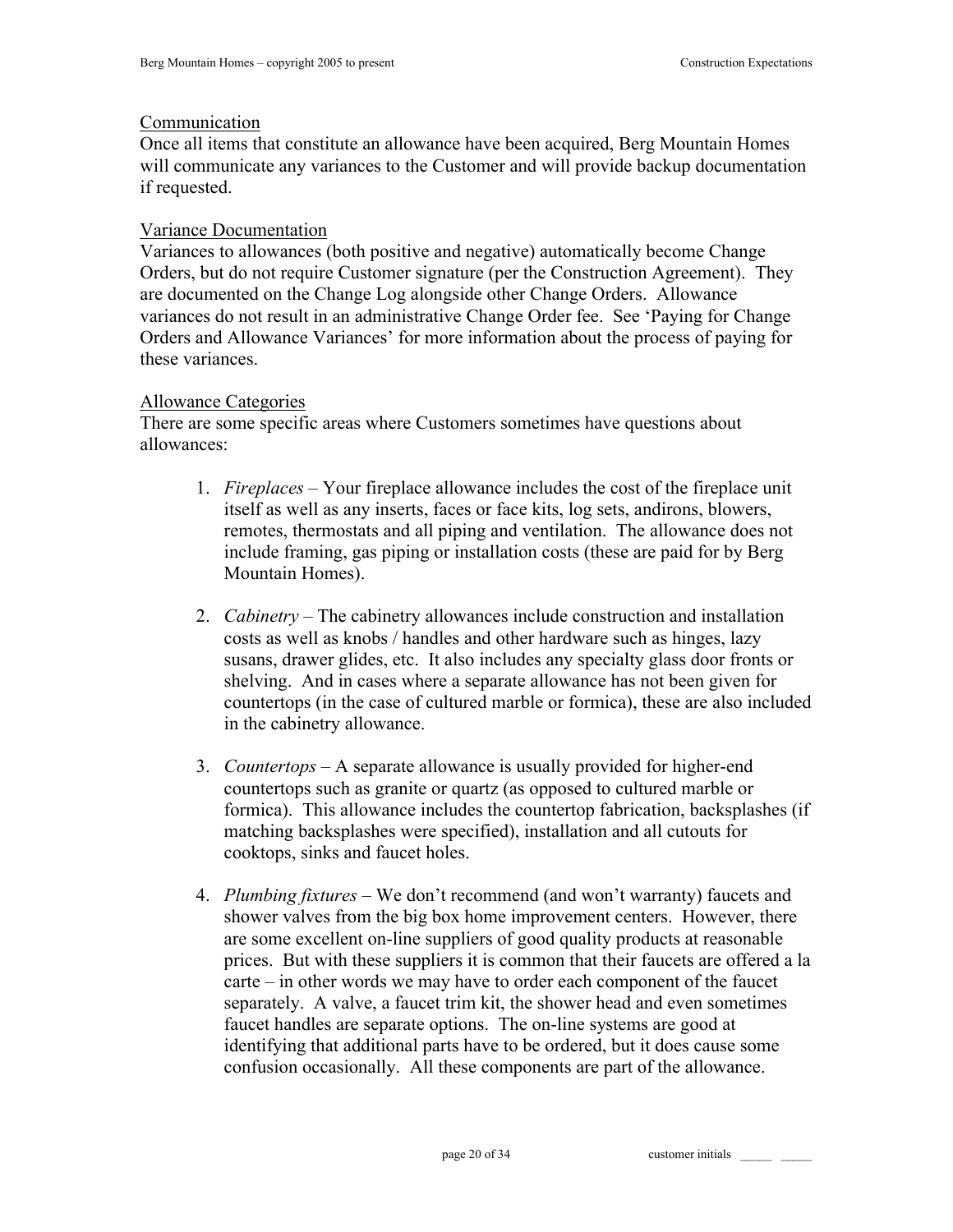Note that in your Proposal we specified an approximate cost for each plumbing fixture included in your allowance. These item costs only serve as a rough guide to assist you in your shopping. Your plumbing fixture allowance is a total number though and is not figured against each individual item.

5. *Lighting fixtures* – Keep in mind that there are many lighting fixtures that are Builder provided and are not part of your allowance. The delineation between Builder provided and Customer allowance fixtures is spelled out in the Proposal.

Like the plumbing fixtures, your Proposal showed you an approximate cost for each lighting fixture included in your allowance. Again, the lighting fixture allowance is a total number. The individual costs are only there to help you understand how we came up with the total.

- 6. *Flooring and tile* Flooring and tile allowances don't include labor costs but they do include the cost of other related supplies such as:
	- *a.* Carpet pad.
	- *b.* Wood flooring transition pieces (when we change material going from one room to another) and stair trim boards (bullnose edging pieces).
	- *c.* Tile grout, shower accent pieces, bullnose trim pieces and shower accessories such as shampoo shelves and soap dishes.
- 7. *Concrete walls*  One of the most difficult components of a house to estimate are the concrete foundation and sub-foundation walls. So rather than build in a price that has an excessive amount of cushion, we often give Customers an allowance for this work. While there is some uncertainty involved, it does result in a lower cost to the Customer. When we give the allowance, we try to be as accurate as possible and somewhat conservative – so hopefully the variance will be in favor of the Customer.

The allowance for the concrete walls and sub-foundation work includes all foundation-related concrete-related work. This includes labor and material (concrete, formwork, rebar, etc.). It also includes any gravel or fill (and the labor to deliver and spread the gravel or fill) that's needed behind any subfoundation walls to support the slab. It also includes any concrete piers and poured concrete beams that are involved in the foundation work (piers and beams are sometimes used to avoid more costly sub-foundation walls). It does not include any excavation costs – those are included in your price. It also does not include any post-foundation concrete work such as your basement slab, stoops, pads, patios, walkways, driveways or concrete used to support deck posts.

8. *Engineering* – Engineering fees are incurred whenever the Building Department requires us to get some aspect of the home reviewed and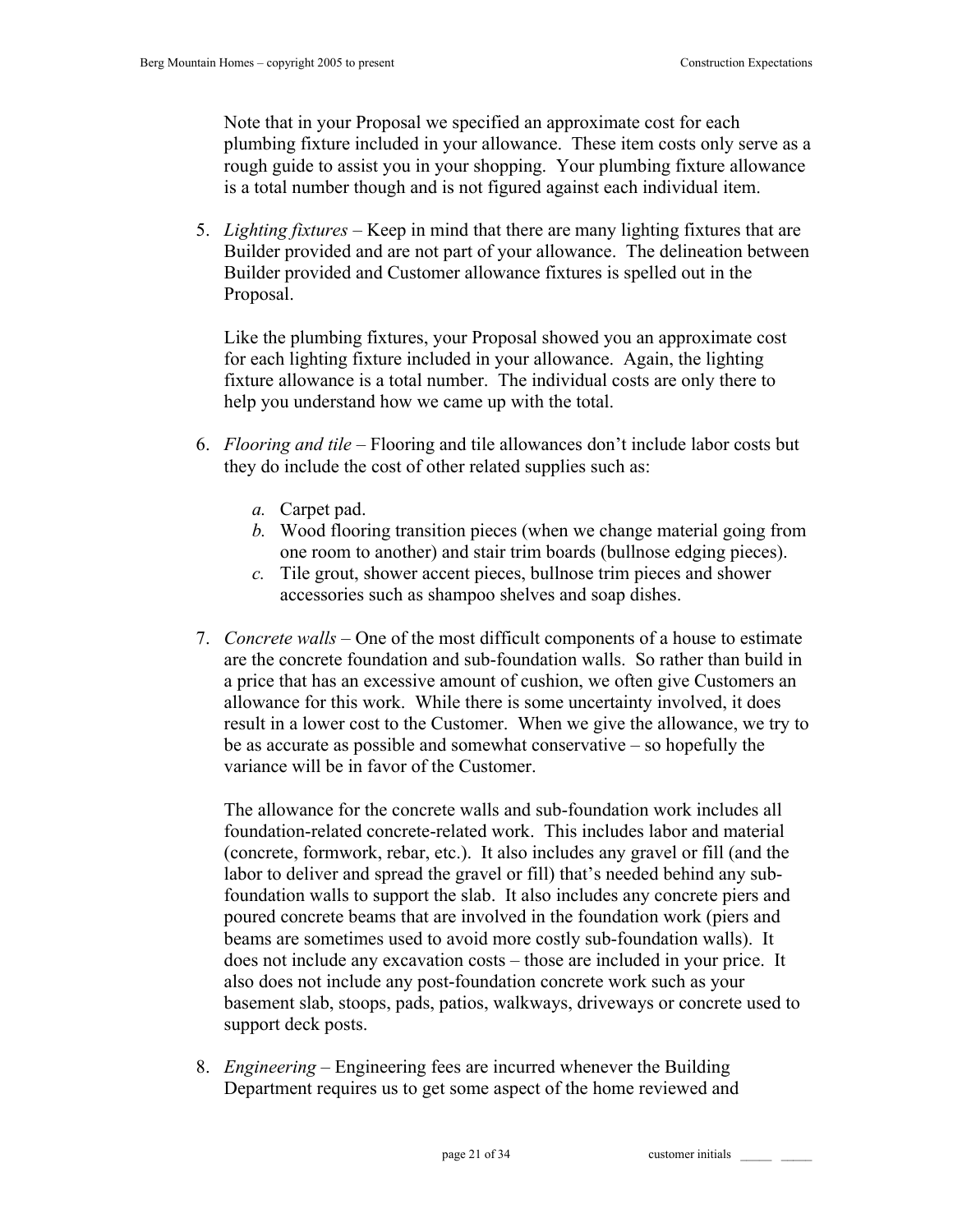approved by an engineer. In these cases, we'll bring the engineer a situation (such as how big a ridge beam needs to be) and they will perform various calculations and give us a stamped engineering drawing to give to the Building Department. These fees typically range in price from \$200 - \$500. Since these costs are often unpredictable, they are usually not included in your Proposal and will be billed separately if incurred.

- 9. *Appliances*  Customers usually want some sort of appliance allowance so that these can be included in the construction loan. As the builder, our involvement in the purchase of the appliances is usually minimal. We recommend three courses of action with respect to paying for the appliances:
	- a. The Customer pays for the appliances directly and Berg Mountain Homes simply reimburses the Customer for the amount of the allowance.
	- b. The Customer pays for the appliances directly and we give the Customer credit for the amount of the allowance when it comes to settling up for other items (more on this under 'Paying for Change Orders and Allowance Variances').
	- c. Berg Mountain Homes pays the appliance retailer the amount of the allowance and the Customer pays the balance.

Note that the appliance retailer will usually also install the appliances free of charge. If there is any additional installation required (such as venting or hooking up a dishwasher or refrigerator to the plumbing), Berg Mountain Homes will perform this work at no additional cost to the Customer. The only time installation may result in additional cost is when an item is purchased that requires additional work not previously specified in the Proposal (such as the purchase of a gas dryer or gas range when no gas was specified to be run to these locations).

If you do not purchase your appliances locally, delivery and installation can be very difficult. Appliances are heavy and Berg Mountain Homes does not have the equipment and staff needed to get the appliances from the truck up into the house. So if you are not purchasing locally, be sure to specify that the appliances must be delivered into the house and uncrated (and the crating materials removed). Local suppliers have competitive pricing and all offer free delivery and installation.

Special note on gas appliances: Please make sure that any gas appliance that is purchased is pre-converted to run on propane. If the appliance needs to be converted on-site, additional costs will be incurred.

10. *Landscaping* – The landscaping allowance tends to be very similar to the appliance allowance in that Berg Mountain Home's involvement is usually minimal. As a practical matter, landscaping is not something that we are well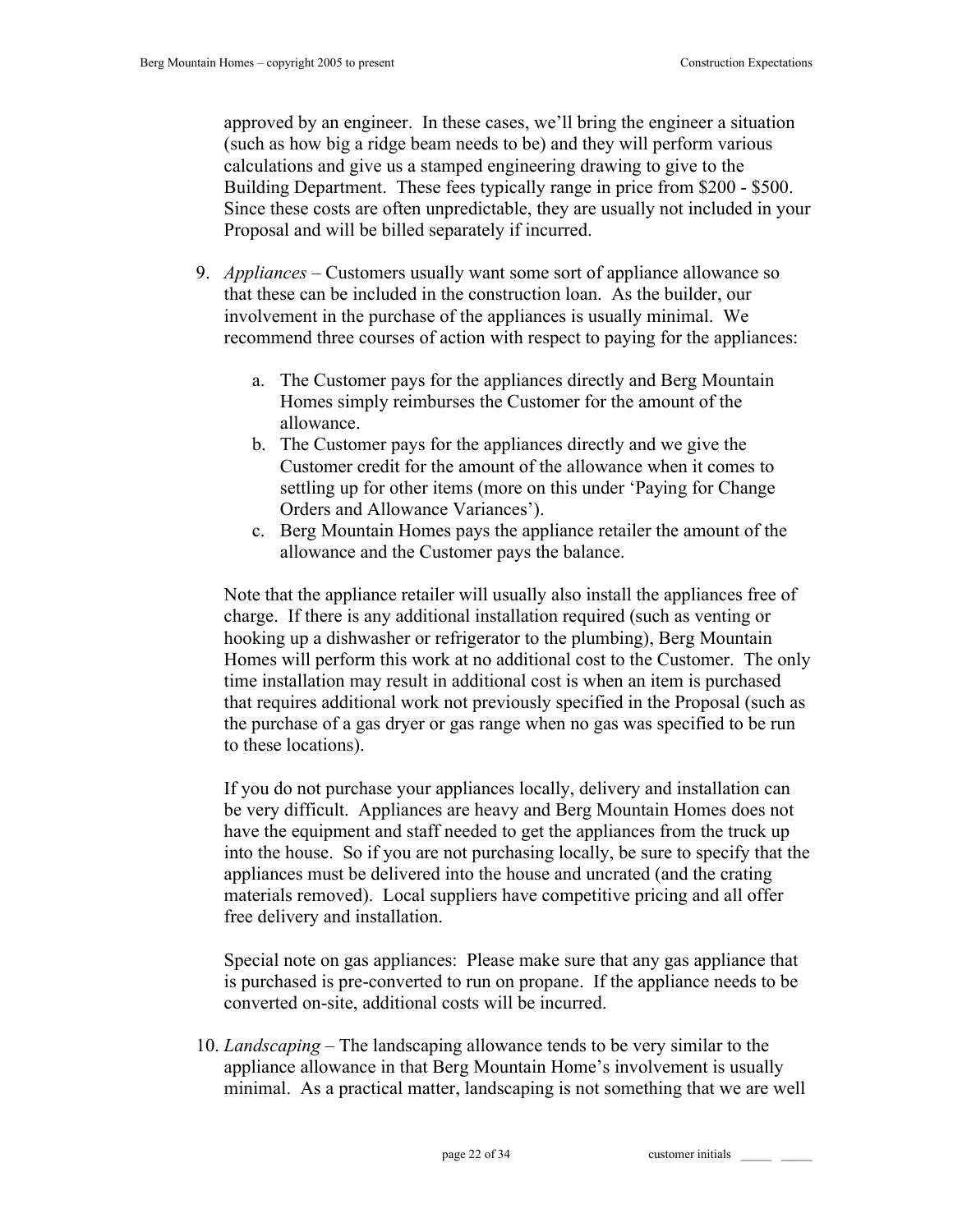versed in and do not feel comfortable making recommendations and supervising. We only include the cost of landscaping in the Proposal so that you can plan for this expense (usually in getting financing with the bank) in the overall budget.

This being said, the Customer usually chooses a landscaper (we have one we can recommend) and the Customer and landscaper meet to discuss options. As we are generally not involved, it is important for you to get a detailed plan along with the costs spelled out before they start the job. In addition, since the landscaping often takes place after our job is complete (and since this is not an area where we have expertise), the quality control and inspection of the actual landscaping is left up to the Customer.

With respect to the landscaping allowance, we recommend giving credit back to the Customer for the allowance prior to the final draw (since the landscaping work isn't usually done until after construction is complete) and then letting the Customer pay the landscaper directly for any work they performed. This allows the landscaping work to be done at any time (based on the convenience of Customer visits and the best timing for plantings – usually the fall).

## **Paying for Change Orders and Allowance Variances**

Here is some additional information on the process of settling up for change orders and allowance variations.

#### Allowance Variances as Change Orders

If you'll recall, an allowance variance becomes a Change Order automatically (see the Documentation section under 'Allowances'). So in this section, when we discuss paying for changes we are by definition also discussing paying for allowance variances.

#### Notification

Berg Mountain Homes doesn't actually send out a formal 'bill' for the changes. Each time we send a group of changes off for Customer approval (see the Documentation and Approval sections under 'Change Orders'), we include the total dollar amount effect on the overall contract. So this is, in effect, our bill for those changes.

#### Timing of Payment

In addition to showing the total dollar amount effect on the contract, this notification will also include the requested timing of the payment. Most often, payment is due upon receipt unless the changes aren't going to take place until quite some time in the future. If the payment is going to be some time in the future, either a specific date or triggering event (such as the completion of some specific item) will be included. When that date or triggering event is reached, payment will then be due.

page 23 of 34 customer initials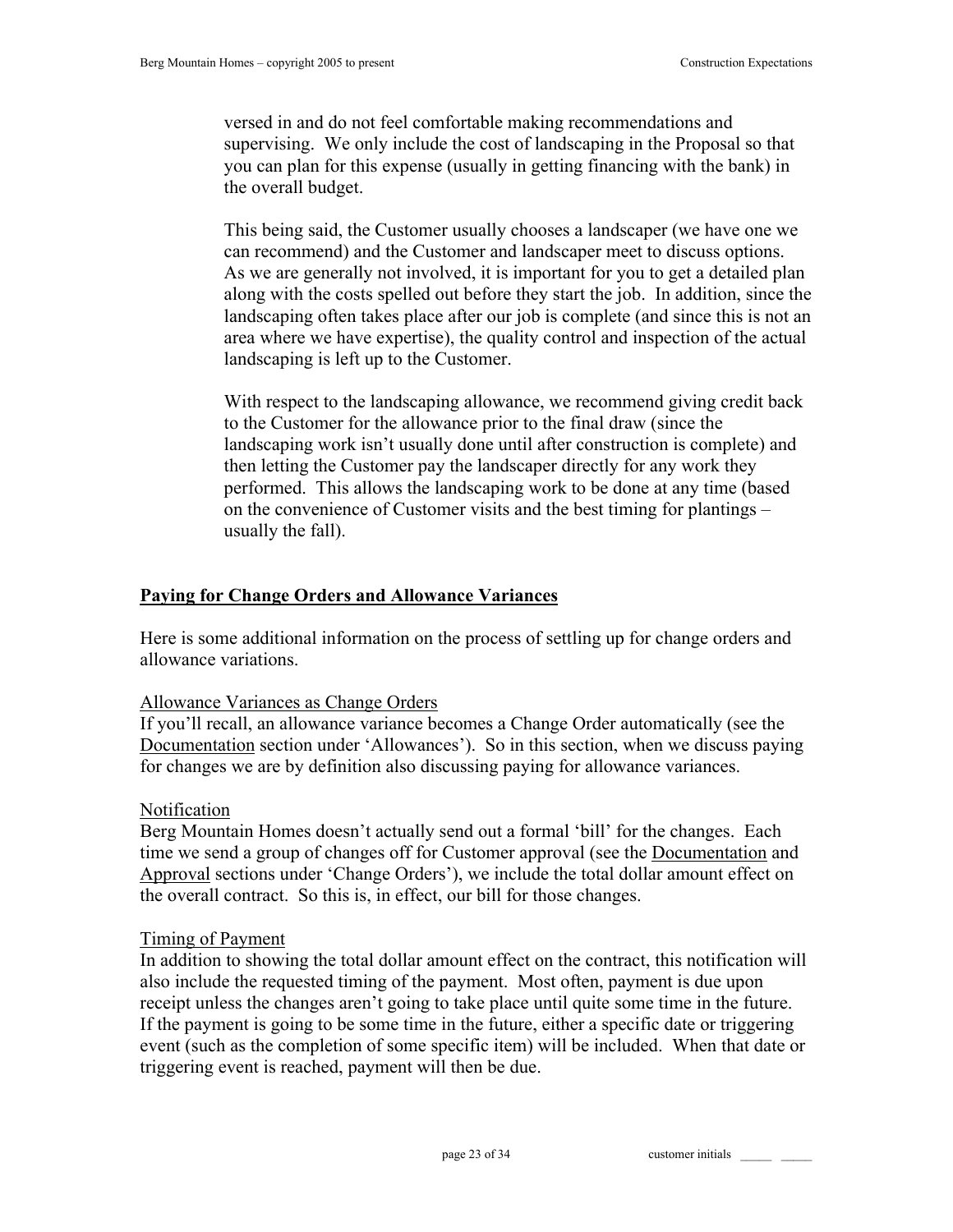#### Positive Variance

If the change or allowance variation is in the Customer's favor, then Berg Mountain Homes owes that amount back to the Customer. In these cases, we specify that the next draw will be adjusted downward by the amount owed to the Customer. Then when the next draw is requested, it is requested for this lesser amount.

## **Occupancy**

The completion of actual construction triggers several actions that eventually result in the Customer taking occupancy of the property.

## Certificate of Occupancy

Once construction is complete, Berg Mountain Homes will order the final inspection of the home from the Building Department. After completing any items noted during the inspection, the Building Department will do a final review and then issue the Certificate of Occupancy (also called the CO). Basically, this document gives the Customer the right to live in the home.

Unfortunately, this doesn't always mean the home is entirely ready to be occupied. Our local power companies won't hook up the power to the home until after the Building Department sends them a copy of the CO. Then if we are lucky, the power company comes out within a few days (a week or more if we aren't lucky) to set the meter and turn on the power. Then we have to do testing of the electrical and HVAC systems and there is always a final electrical inspection. So this may delay the ability for you to live in the house for a couple weeks after the CO.

Lastly, there can sometimes be a few minor incomplete items at time of the CO (we are in a hurry to get the CO so we can get the power turned on). We are usually addressing these items in the short window between CO and final power, so hopefully by the time the power is turned on and checked, we should be all done.

## Cleanup

At the same time the Certificate of Occupancy is being obtained, Berg Mountain Homes will do a final cleanup of the yard and the interior of the house. In addition, we will make a visual inspection of the home and do a final touchup of paint and trim as well as remedy any punch list items we may see. Our goal is for the Customer to find very little (hopefully nothing) wrong with the house during the Walkthrough when they make their final inspection of their new home.

## Final Draw

Contractually, the completion of construction is indicated by the issuance of the Certificate of Occupancy and the subsequent delivery of the Certificate of Occupancy to the Customer. The Customer then has fourteen (14) days to schedule and complete the Walkthrough. At the end of either that fourteen (14) day period (if no Walkthrough has been scheduled) or immediately after the Walkthrough, the final draw becomes due.

page 24 of 34 customer initials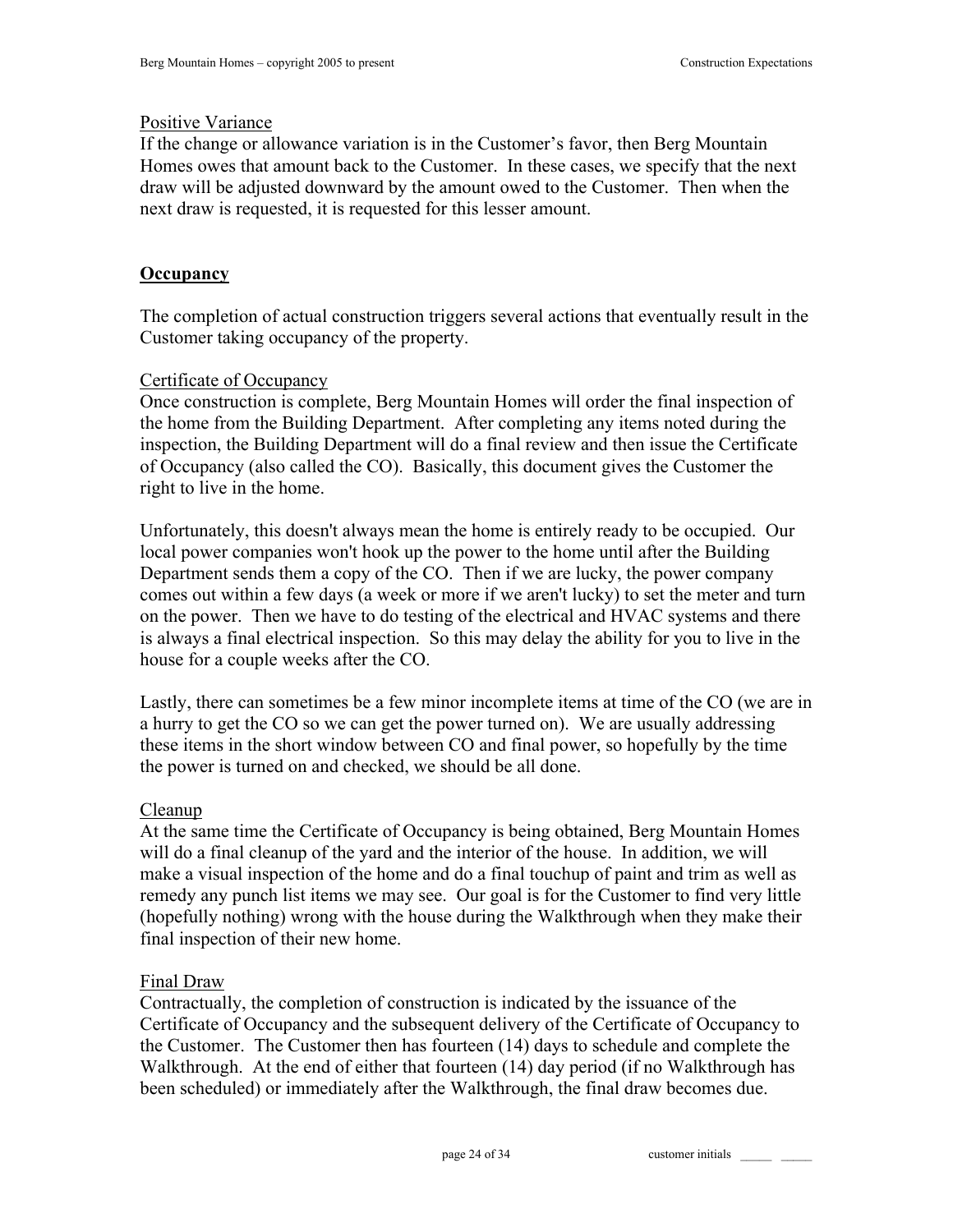Additionally, if payment for any Change Orders or Change Order fees is still outstanding at this time, the final draw amount includes payment of those outstanding amounts.

Note that the final draw is neither a holdback nor a reserve and is not in any way dependent on the completion of any punch list items identified in the Walkthrough.

#### Walkthrough

The Walkthrough takes place shortly after the Certificate of Occupancy is obtained. Berg Mountain Homes will contact you to set up the appointment. The Walkthrough has two primary goals:

- 1. Orient the Customer to their new home. This is a chance for Berg Mountain Homes to share important details about your new home including the operation, location and recommended maintenance procedures for various components.
- 2. Provide an opportunity for the Customer to make a visual inspection of their new home. The Customer should be aware that Berg Mountain Homes' Warranty (more on this under 'Warranty') does not cover defects that were apparent or ascertainable at the time of Walkthrough. Therefore, the Walkthrough is the Customer's only occasion to inspect the home for observable defects or omissions.

## Visible Defects Rule

While Berg Mountain Homes strives to make your house perfect, inevitably there will be small imperfections (paint touchup, small scratches or similar touch up items). The rule of thumb we use for determining which of these items Berg Mountain Homes will fix has to do with whether or not they are observable in normal lighting conditions from six feet away. This rule, which we adopted from the *Residential Construction Performance Guidelines* document published by the National Association of Home Builders and which is referenced in your Warranty (more on this under 'Warranty'), helps establish a reasonable level of accountability for Berg Mountain Homes with respect to visible defects.

## Walkthrough Checklist

Berg Mountain Homes uses a Walkthrough checklist document which facilitates these goals by listing key orientation and inspection items. The checklist also has room for the Customer to list items they feel need to be addressed or repaired. In keeping with construction lingo, we call this the 'Punch List'.

## Punch List

Defects noted during the Walkthrough get listed on the Punch List (attached to the Walkthrough checklist). Berg Mountain Homes will complete any repairs or other items noted as soon as possible, but in no case later than thirty (30) days from the date of the

page 25 of 34 customer initials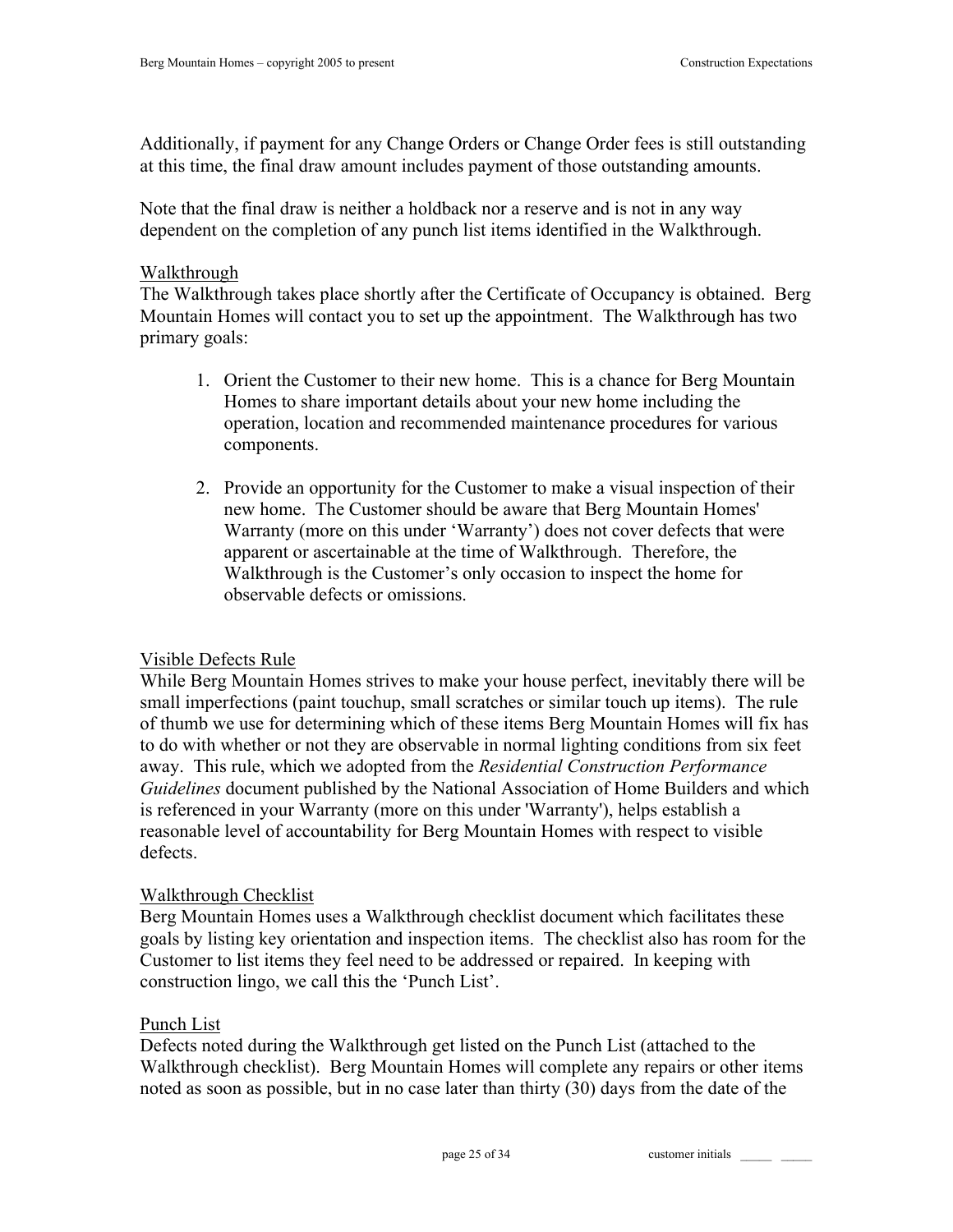Walkthrough. Ideally, Berg Mountain Homes will be allowed to retain a key to the home during this period in order to facilitate the completion of the Punch List.

## Possession

The Construction Agreement specifies that the Customer agrees not to occupy the home until all payments (the final draw and payment of all outstanding Change Order and Change Order fees) have been made. Once those payments have been made, the Customer is free to move in and take possession at their convenience.

#### Utility Hookups

As soon as the Certificate of Occupancy is obtained, the Customer can begin the process of calling the local utilities for hookups. Check the end of this document for a list of phone numbers for the various utility companies.

- 1. *Electrical* At the beginning of each project, we ask the Customer to contact the power company and establish electrical service in their name. We've found this to make for a much smoother process than for Berg Mountain Homes to establish electrical service initially and then to coordinate switching this over at time of occupancy. If temporary power and hookup fees were included as Berg Mountain Home provided items (check your final Proposal for this information), then you will have to save all your monthly bills and send as a copy once construction is complete. Then we will deduct this amount from the amount you owe at final settlement.
- 2. *Phone* We centralize the termination of all phone lines into a central area (usually the mechanical room). This will make it easier for the phone company when it comes time for the hookups. If you are getting DSL internet service through the phone company, this will be activated at the same time as the phone service.
- 3. *Satellite television* In preparation for satellite television, we install a standout trim area on the siding to receive the satellite dash. Then we run dual cables from the dish location to a central distribution location (usually the mechanical room). From that same central distribution location, we then run cables directly to the individual television outlets. This makes satellite dish hookup very straightforward – the satellite company just needs to mount and connect the dish and then make any connections between the satellite cabling and the individual TV cables.
- 4. *Satellite internet*  If we know during construction that you expect to utilize satellite for internet access, then we will also create a trimmed out area on the siding to receive the dish and we will run cabling from that location to the area of choosing. Typically, we try to run the cabling to a central location in the house where you plan to have a wireless router that all other computers in the house can access. The router location may be in the mechanical room, but more typically is a closet or future office area that is more centrally located.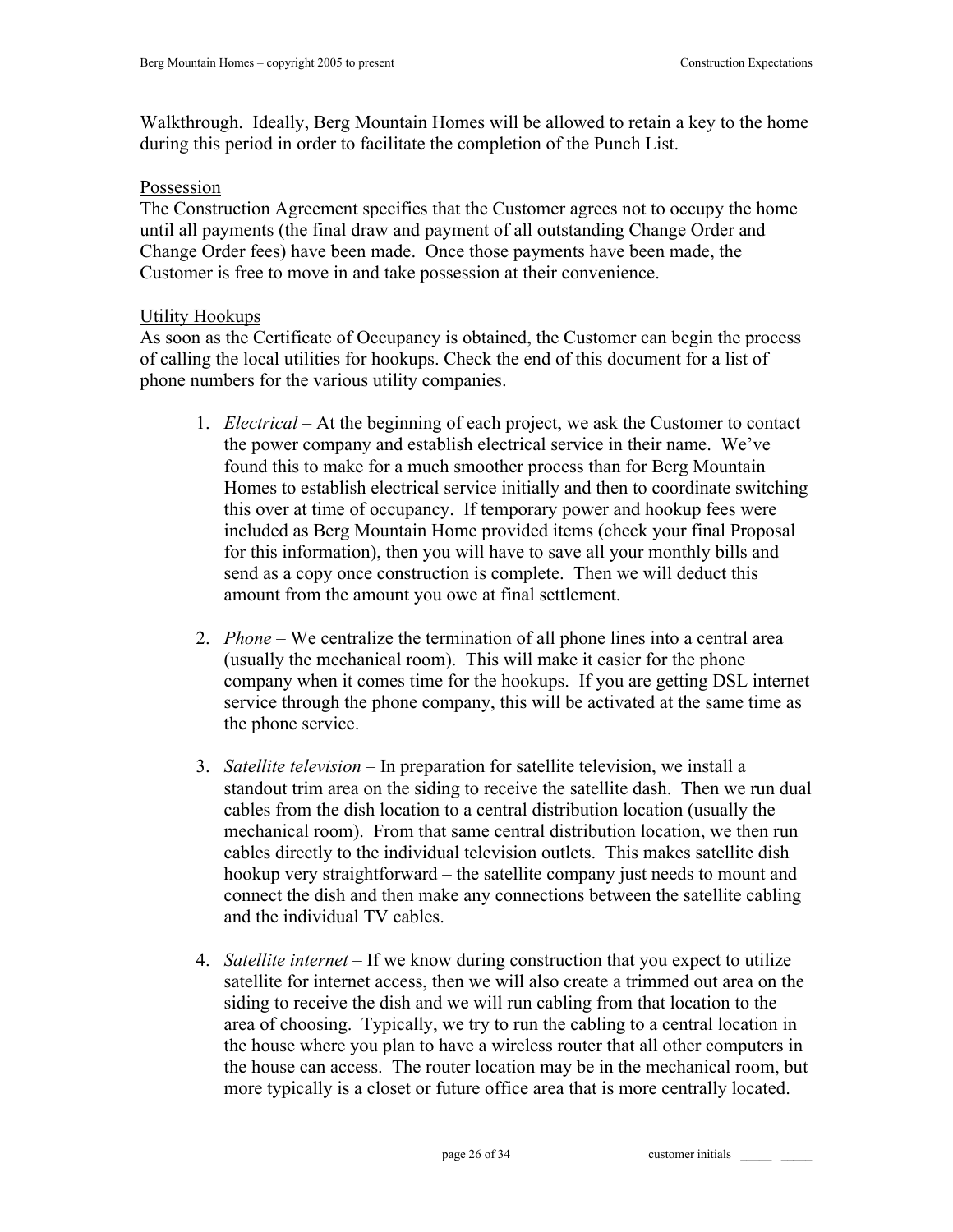Again this makes hookup very easy as there is no additional cabling for the internet satellite dish provider to run.

5. *Propane Gas* – If you have any gas appliances or fireplaces (almost always the case), Berg Mountain Homes will have completed all your internal gas piping and run all pipes to a central manifold (usually located in the mechanical room). From that point, we will stub out a pipe outside the house for the tank connection.

If Berg Mountain Homes has not coordinated gas hookup on your behalf as part of the construction project, you will have to contact a local gas provider to bring you a tank and hookup the tank to the house. There are many options relative to tank size as well as leasing versus buying and above ground versus underground (note that some developments have restrictions related to propane tanks). The local gas company can assist you with this decisionmaking as well as pricing.

If Berg Mountain Homes has coordinated the acquisition and hookup of a propane tank, you will still have to contact a local gas provider to set up a service account to provide your gas. This should be done early in the construction process to ensure there are no delays when this step in the process is reached.

- 6. *Alarm*  If alarm pre-wiring was part of the construction project, Berg Mountain Homes will have pre-wired the home according to your specifications. It will be the Customer's responsibility to contract with a local alarm company to install the actual alarm hardware (sensors, control panels, etc.) and to set up a monitoring agreement.
- 7. *Mailbox* While not a utility, Customers often have questions about where to get their mail. Many developments have a central mail pickup location and you should contact your development's manager (the person who sold you your lot should have their contact information) for more information on getting a box assigned to you.

Occasionally, the development will utilize individual mailboxes near the development entrance. If the development manager will not install one for you (this is something they should provide), Berg Mountain Homes can install one on your behalf for a small fee.

In either case, you will then have to contact the local post office to let them know you exist. Before you take possession of your home, Berg Mountain Homes will have obtained a physical 911 address for your new home and that's the address you'll give to the post office.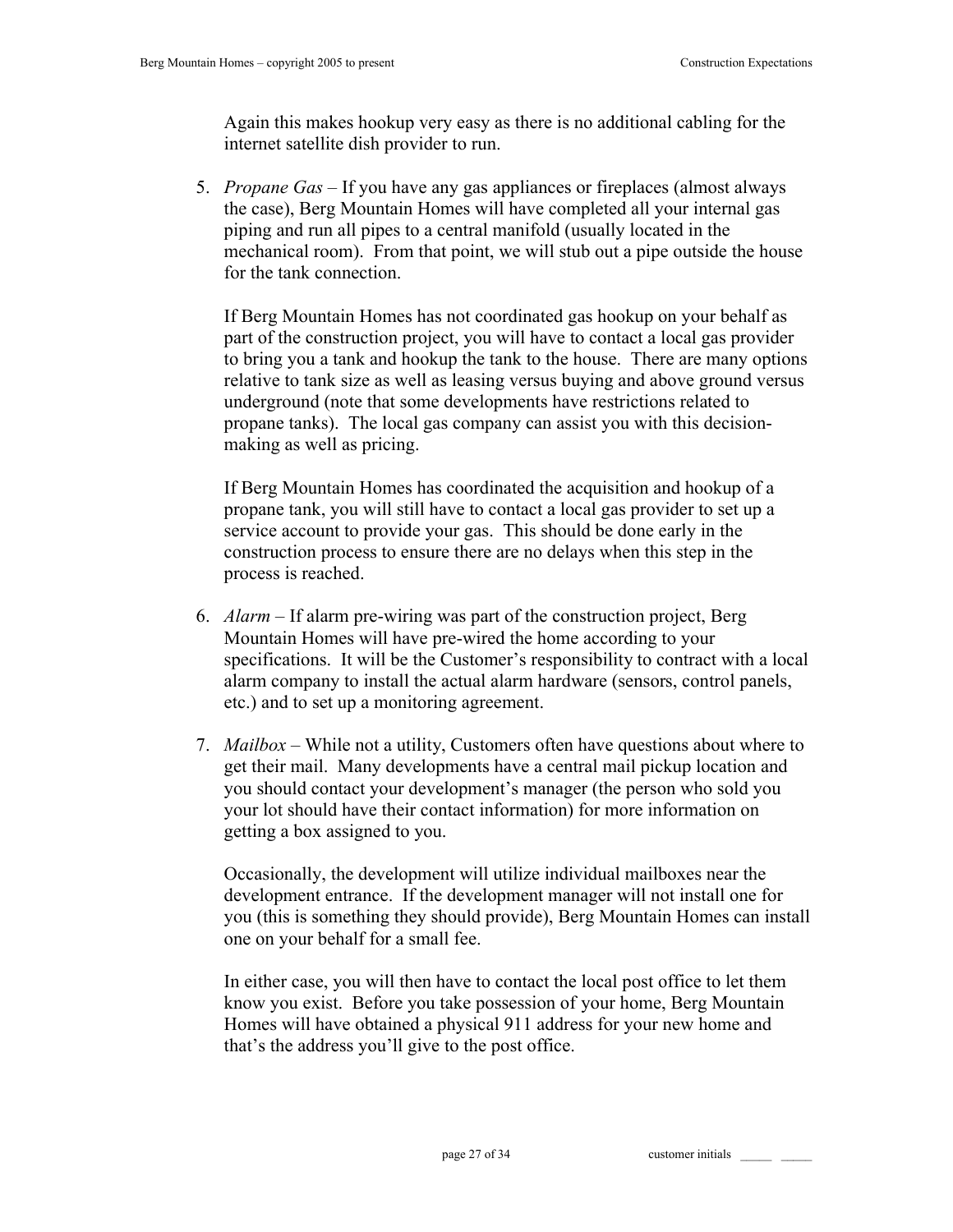Alternatively, you can go to your local post office and open up a post office box. Some Customers (especially people with second homes) find this more convenient with respect to holding mail when they are not in the area.

8. *Garbage* – The county governments operate a variety of garbage drop off areas (some are official transfer stations with recycling; others are just a collection of dumpsters). Most residents make it part of their daily routine to drop off their own garbage, but there are some small, locally operated private pickup services available.

# **Warranty**

The Warranty provided by Berg Mountain Homes starts on the date the Certificate of Occupancy is issued. Specifics are thoroughly covered in the Warranty section of your Construction Agreement and all Customers should read this document carefully. To summarize, there are two primary groups of items that are covered.

- 1. *Visible items discovered at Walkthrough –* The Walkthrough is the only opportunity for the Customer to make note of observable defects or omissions such as paint or trim touchup, wall dings and scratches in flooring or cabinetry. The reason these cosmetic items are only covered if discovered at Walkthrough is due to the possibility that the process of moving into your new home often creates similar defects.
- 2. *Defects not apparent or ascertainable at Walkthrough* everything else that is covered by the Warranty falls into this category. It consists of covered items that could not have been easily noticed during the initial visual inspection at Walkthrough. A covered item is defined as a defect (in workmanship or materials) that affects your ability to use the home in some significant manner or that causes a serious health or safety concern.

## Guidelines

Most of the time, the decision as to whether or not an item is covered is fairly obvious. There are times when it is not so clear and in those cases, we refer to a document published by the National Association of Home Builders called the *Residential Construction Performance Guidelines*.

This document protects both the Customer and the Builder by setting forth a comprehensive list of construction guidelines to which Berg Mountain Homes (by reference to this document in the Warranty) agrees to be held accountable. In addition to describing these expectations, it also elaborates on what the Builder will do should any of these expectations not be met. In other words, it describes what should be covered under the Warranty and what steps the Builder should be expected to take in order to correct these items.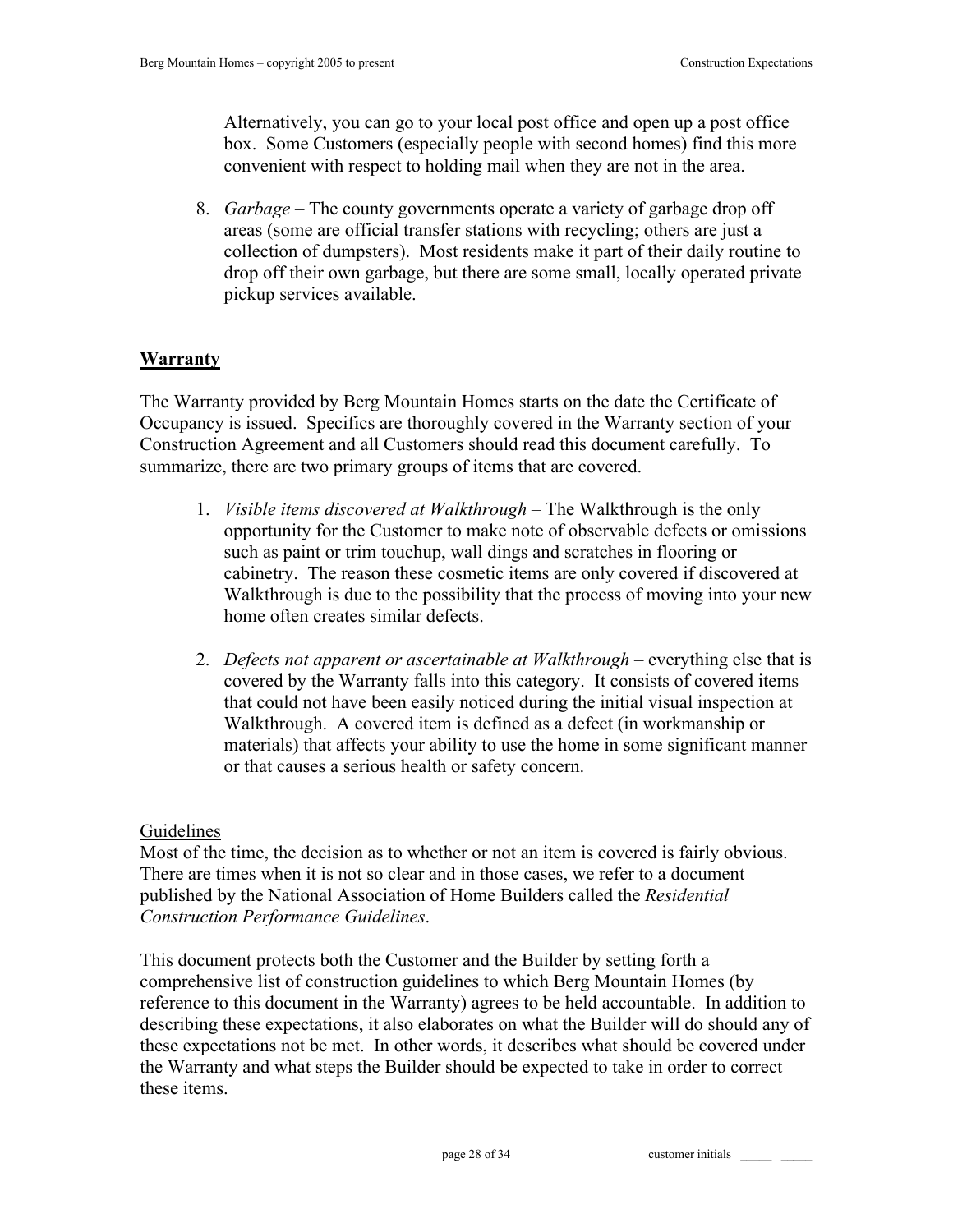## Manufacturer's Warranties

By contract, Berg Mountain Homes assigns any manufacturer's warranties directly to the Customer. Manufacturer's warranties mostly cover things like appliances, HVAC equipment, water heaters, fans, etc. Any item that is covered under a manufacturer's warranty is not covered by Berg Mountain Homes and the Customer should contact the manufacturer directly. We will leave you all instruction manuals and documentation that came with any of these appliances. Usually a warranty registration card is included in this documentation and it is a good idea for the Customer to fill these out in order to register their ownership of the various products.

## Requesting Service

Berg Mountain Homes has a Warranty Service Request Form available on its web site. In the event of an emergency situation, call us directly. Otherwise, all other warranty service requests should be in writing (mail, fax or e-mail – see the Contact page on our web site for contact details).

For the convenience of all parties, we recommend that you accumulate your warranty requests and submit them all together at sixty (60) days after closing and then again just prior to the expiration of your warranty.

## Turnaround Time

Our commitment to you is that within fifteen (15) days of receipt of this form, we will perform an initial inspection to determine if the problem is covered under the Warranty. And then if it is covered, we will perform the repair or replacement obligations under the Warranty as soon as possible thereafter. It might not be an immediate fix (it depends a lot on subcontractor availability), but we will attempt to work on it diligently until it is resolved.

## Warranty Service Hours

Repair work will be done during our normal working hours (Monday – Friday between 7am and 5pm), except in emergency situations where delay may cause additional damage. Of course, it is your responsibility to provide access to the house for all inspections and repairs and it is also necessary for you to be present or to have present a responsible adult with authority to authorize and sign off on repair completion.

## **Miscellaneous**

After construction is over, Berg Mountain Homes often maintains a continuing relationship with our Customers. In addition to Warranty support, we hope that you will allow us to use you and your home as references for our custom home building business. A satisfied customer is our best source of referrals.

## Web Site

With your permission, we may want to display pictures and plans of your new home on our website. In some cases, we like to describe the home and include the Customer's

page 29 of 34 customer initials  $\qquad$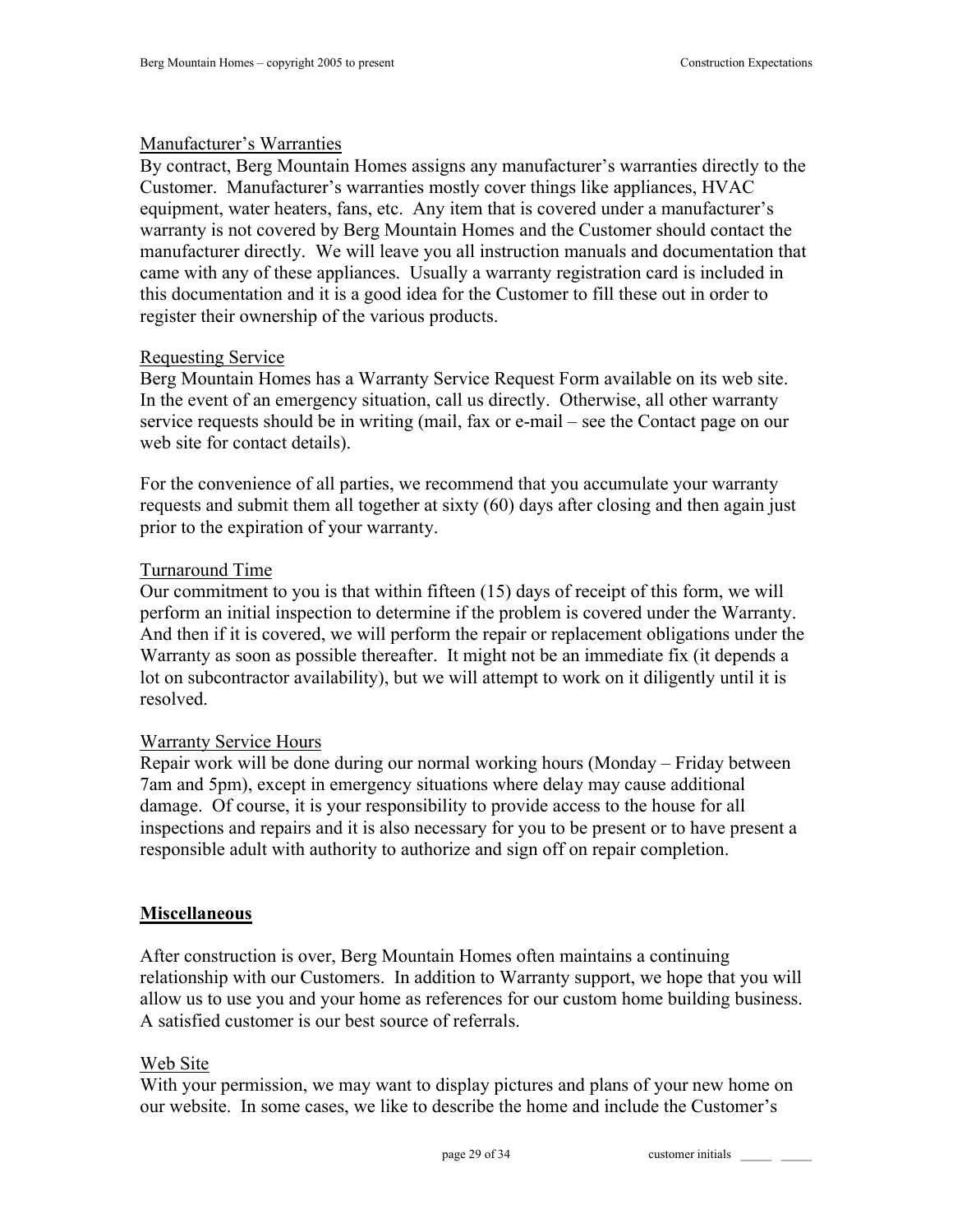goals and how we went about fulfilling those goals. These pictures and descriptions help our future customers choose the type of home and features they might like. And it can be fun to show your friends pictures of your new home on the web.

# Referrals

Assuming you are happy with our work (and we know you will be), we would be grateful if you would provide us with a written statement of how you felt about the project and our company. In addition, we would appreciate it if you would allow us to give out your name to prospective clients who want references. Lastly, we would love to have permission to bring prospective clients to visit your home (with lots of advanced notice of course). There's nothing like seeing a home in person to get a feel for the quality and creativity of the work product.

## **Signs**

As part of your contract, you may have agreed to let Berg Mountain Homes keep a sign in your yard for a period of time after construction was complete. This will just be a small yard sign that will let visitors and lookers know who worked on your house along with a small brochure box. We very much appreciate being allowed this privilege. Once you're tired of the sign, let us know and we'll come by to pick it up.

# Keys

At the end of the project, we'll provide you with two house keys. Some customers allow Berg Mountain Homes to keep a key to their new home for purposes of warranty work and for showing their home to potential customers while they are out of town. This is entirely at your discretion of course.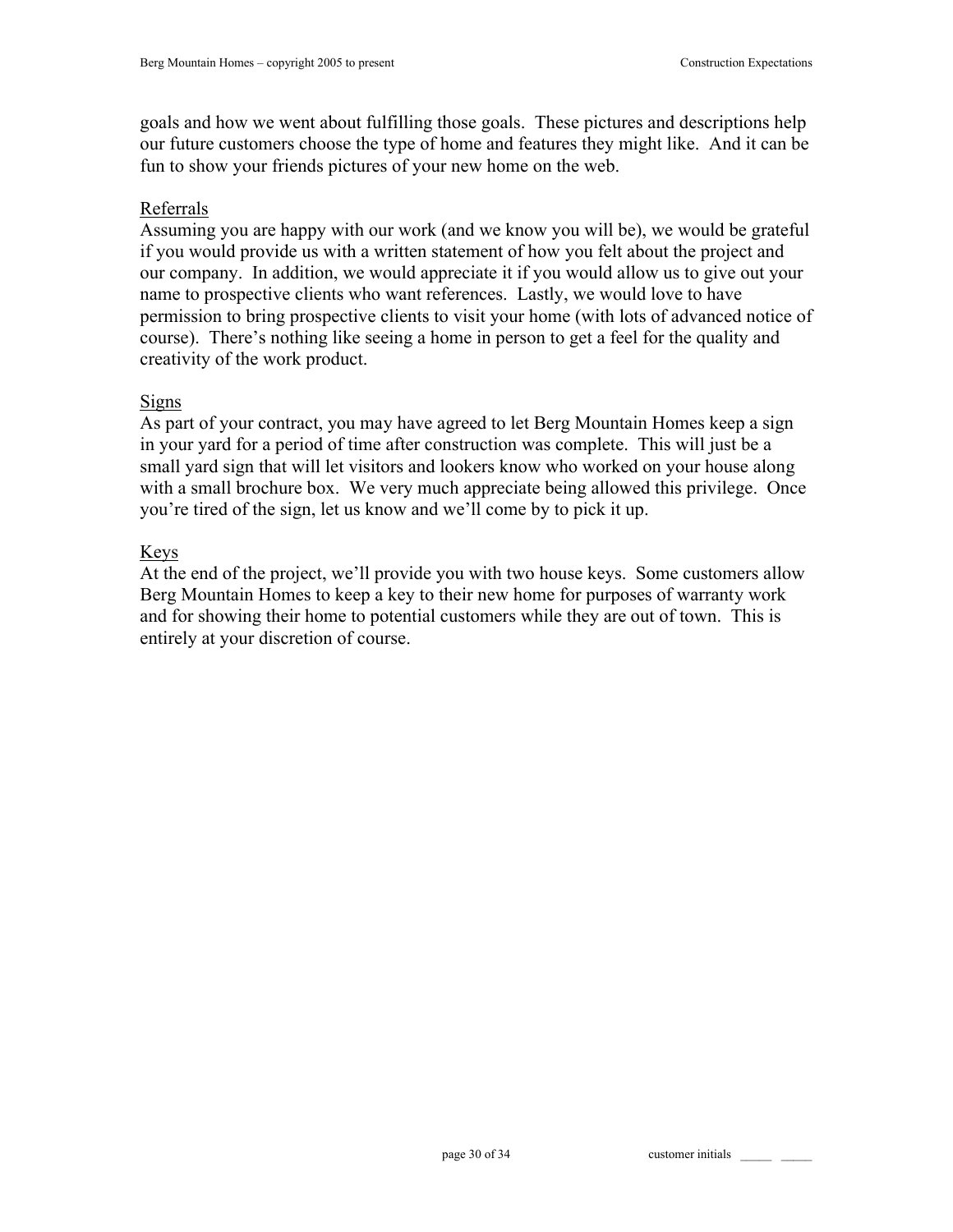#### **Important Phone Numbers**

#### Attorneys

Cowan & Cowan (Murphy) .........828-837-2332 Mickey Hendrix (Hayesville) .....828-839-0867

Cable & TV

| Cable TV of Cherokee County 828-837-7116 www.cabletvonline.net |  |
|----------------------------------------------------------------|--|
|                                                                |  |
|                                                                |  |
|                                                                |  |
|                                                                |  |
|                                                                |  |

#### Garbage/Recycle/Waste

| Appalachian Waste Systems706-632-6519                          |  |
|----------------------------------------------------------------|--|
|                                                                |  |
| Cherokee Cty Solid Waste Dept828-837-2621                      |  |
|                                                                |  |
| check the Yellow Pages for other local trash service companies |  |

#### Gas & Propane Co.

| Folger Gas – Blue Ridge706-632-7606                      |  |
|----------------------------------------------------------|--|
| Freeman Gas – Blue Ridge 706-632-1951 www.freemangas.com |  |
| Freeman Gas - Murphy828-837-1777 www.freemangas.com      |  |
|                                                          |  |
|                                                          |  |

#### Internet - Wired

Local providers may include the cable company, the phone company and even the electric company. Check with these first for availability in your area. For a last resort, satellite internet is available (see below for numbers).

Pest Control

| Tri-State Termite & Pest828-837-0348 |  |
|--------------------------------------|--|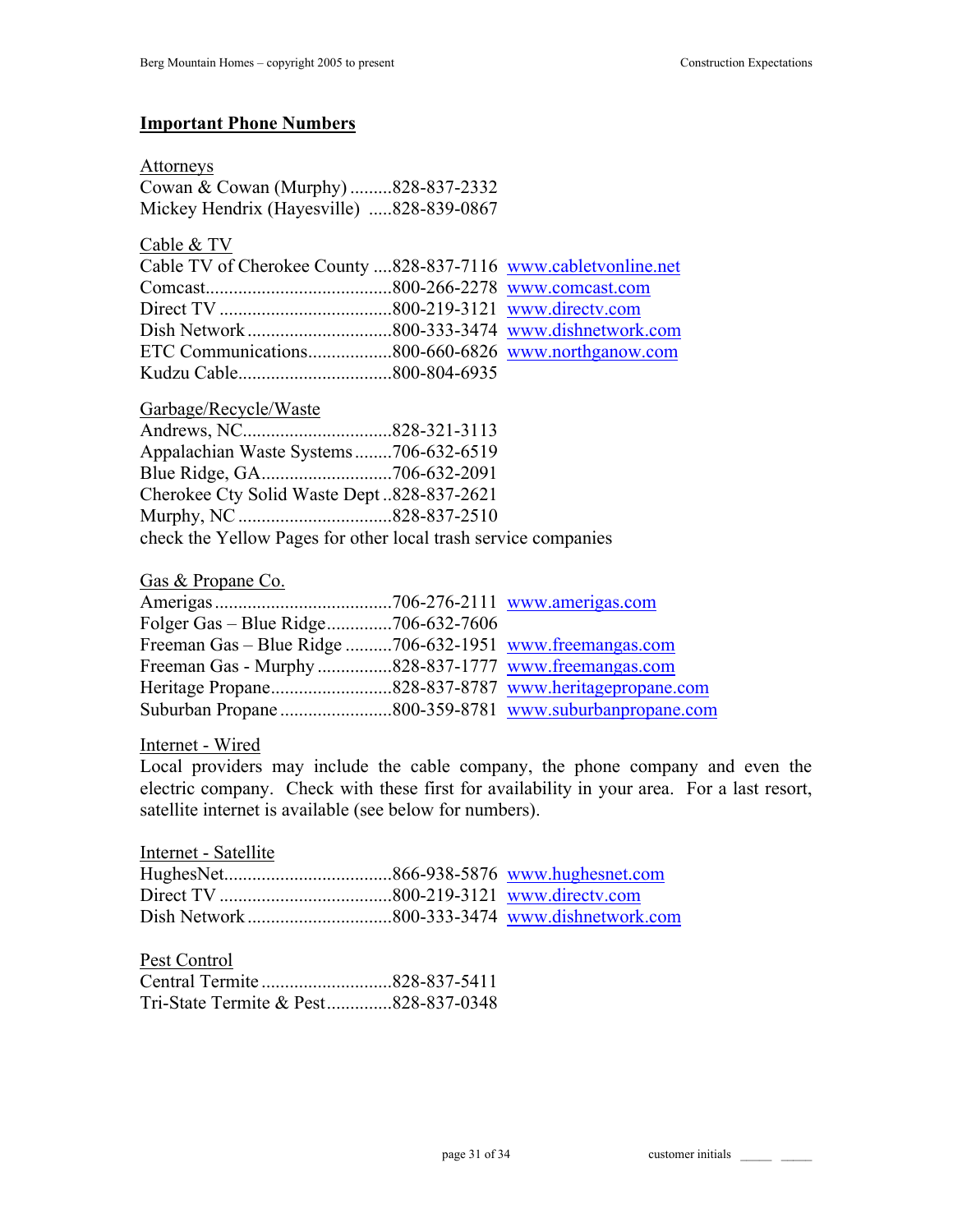| <b>Power Companies</b>                  |              |                    |
|-----------------------------------------|--------------|--------------------|
|                                         |              |                    |
|                                         |              |                    |
|                                         |              |                    |
| Murphy Power Board828-837-2211          |              |                    |
|                                         |              | www.tsemc.net      |
| Telephone                               |              |                    |
|                                         |              |                    |
|                                         |              | www.att.com        |
|                                         |              | www.cavtel.com     |
|                                         |              | www.comcast.com    |
|                                         |              | www.deltacom.com   |
| ETC (Ellijay Telephone Co) 800-660-6826 |              | www.northganow.com |
| Metrostat Communications828-587-1000    |              | www.metrostat.net  |
| 1-800-RECONEX                           | 800-732-6639 | www.reconex.com    |
|                                         |              | www22.verizon.com  |
| Verizon - GA (service)800-483-4224      |              | www22.verizon.com  |
|                                         |              | www22.verizon.com  |
| Windstream (repair)800-782-6206         |              | www.windstream.net |
|                                         |              |                    |

page 32 of 34 customer initials \_\_\_\_\_\_ \_\_\_\_\_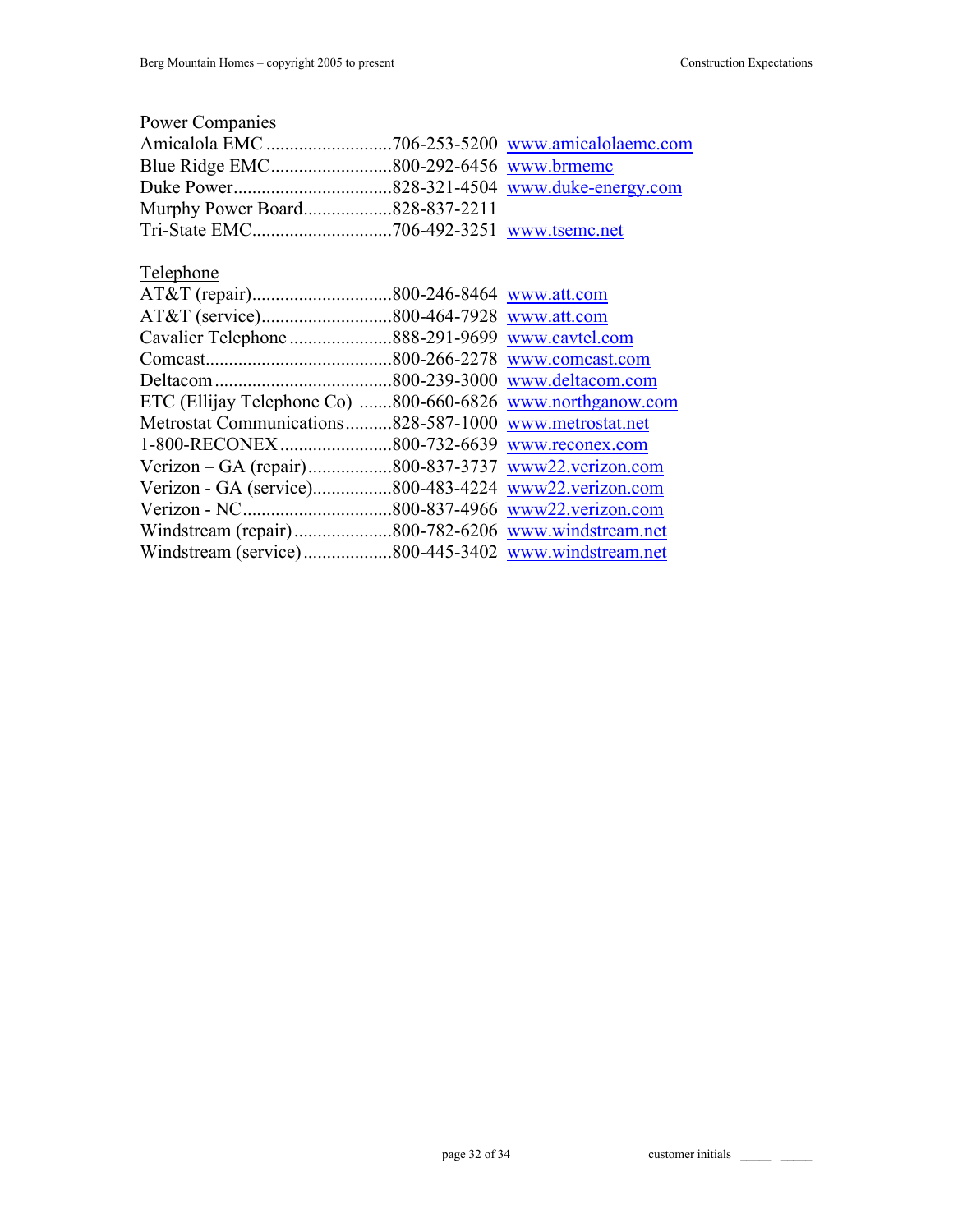# **Notes**

Please feel free to use this section to make notes.